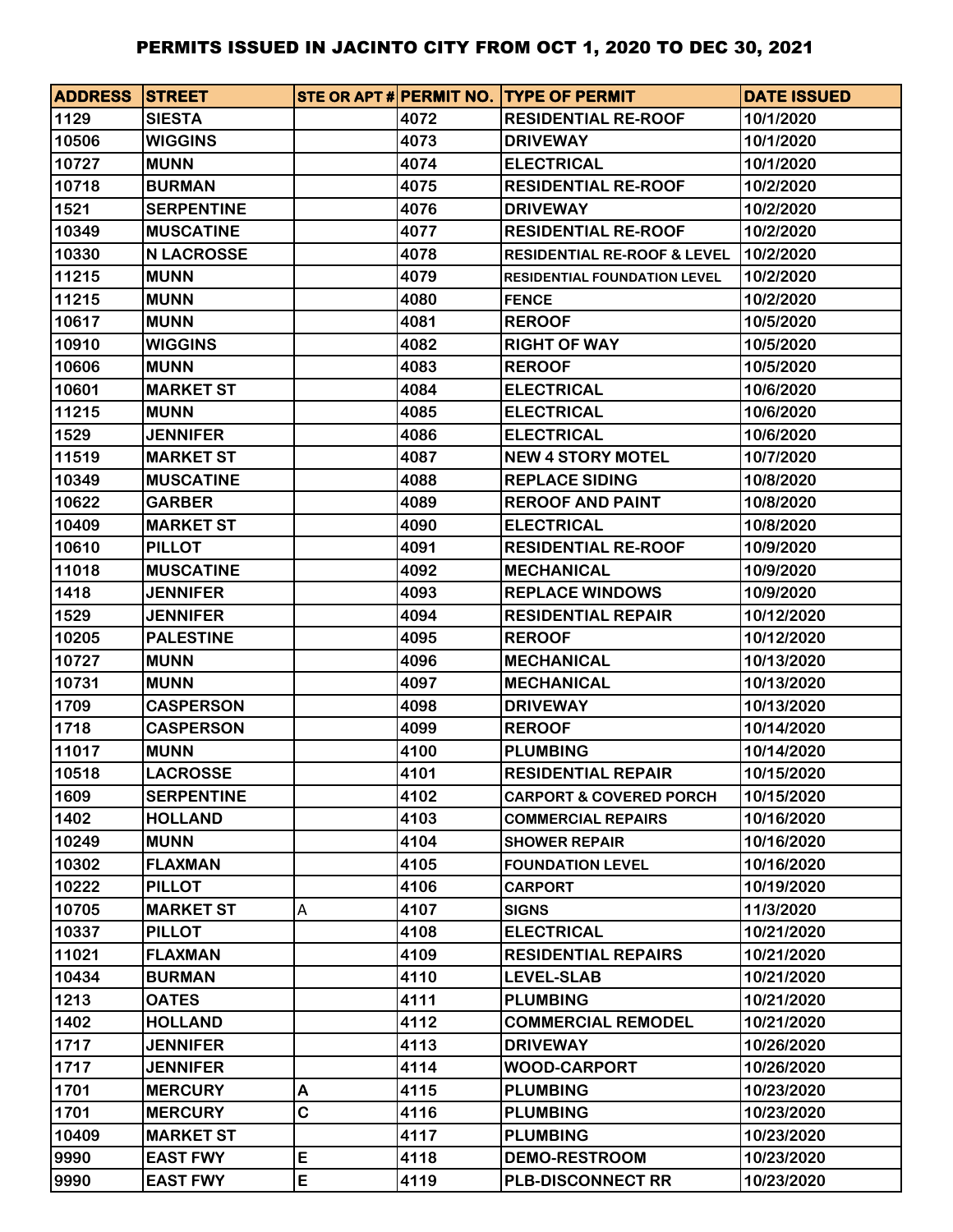| 11519 | <b>MARKET ST</b> | A   | 4120 | <b>PLUMBING</b>                        | 10/26/2020 |
|-------|------------------|-----|------|----------------------------------------|------------|
| 10314 | <b>EAST FWY</b>  |     | 4121 | <b>SIGN</b>                            | 11/2/2020  |
| 10206 | <b>PALESTINE</b> |     | 4122 | <b>PLUMBING</b>                        | 10/27/2020 |
| 10206 | <b>PALESTINE</b> |     | 4123 | <b>RESIDENTIAL RE-ROOF</b>             | 10/27/2020 |
| 931   | <b>MERCURY</b>   | A   | 4124 | <b>ELECTRICAL</b>                      | 10/30/2020 |
| 931   | <b>MERCURY</b>   | В   | 4125 | <b>ELECTRICAL</b>                      | 10/30/2020 |
| 11021 | <b>BURMAN</b>    |     | 4126 | <b>FENCE</b>                           | 10/30/2020 |
| 10434 | <b>MUSCATINE</b> |     | 4127 | <b>GRADE/FILL DIRT</b>                 | 10/30/2020 |
| 1628  | <b>CHAZEN</b>    |     | 4128 | <b>FENCE</b>                           | 10/30/2020 |
| 11025 | <b>MUSCATINE</b> |     | 4129 | <b>RESIDENTIAL REPAIR &amp; LEVEL</b>  | 10/30/2020 |
| 10522 | <b>CHADWICK</b>  |     | 4130 | <b>MECHANICAL</b>                      | 10/30/2020 |
| 10249 | <b>MUNN</b>      |     | 4131 | <b>PLUMBING</b>                        | 11/2/2020  |
| 931   | <b>MERCURY</b>   | A   | 4132 | <b>PLUMBING</b>                        | 11/2/2020  |
| 10206 | <b>PALESTINE</b> |     | 4133 | <b>RESIDENTIAL - REMODEL</b>           | 11/2/2020  |
| 10138 | <b>BURMAN</b>    |     | 4134 | <b>WOOD BACK PATIO</b>                 | 11/2/2020  |
| 10206 | <b>PALESTINE</b> |     | 4135 | <b>ELECTRICAL</b>                      | 11/2/2020  |
| 10434 | <b>BURMAN</b>    |     | 4136 | <b>RESIDENTIAL - REMODEL</b>           | 11/3/2020  |
| 10901 | <b>MARKET ST</b> |     | 4137 | <b>ELECTRICAL</b>                      | 11/3/2020  |
| 1402  | <b>HOLLAND</b>   |     | 4138 | <b>MECHANICAL</b>                      | 11/3/2020  |
| 11519 | <b>MARKET ST</b> |     | 4139 | <b>ELECTRICAL</b>                      | 11/4/2020  |
| 10101 | <b>MUNN</b>      |     | 4140 | <b>PLUMBING</b>                        | 11/4/2020  |
| 10804 | <b>PALESTINE</b> | 1/2 | 4141 | <b>PLUMBING</b>                        | 11/4/2020  |
| 10417 | N OSWEGO         |     | 4142 | <b>FRONT PORCH &amp; PORTE-COCHERE</b> | 11/4/2020  |
| 1237  | <b>SIESTA</b>    |     | 4143 | <b>CARPORT-WOODEN &amp; FRONT META</b> | 11/5/2020  |
| 10714 | <b>PILLOT</b>    |     | 4144 | <b>NEW RESIDENTIAL - BUILDING</b>      | 11/5/2020  |
| 10314 | <b>PALESTINE</b> |     | 4145 | <b>IMECHANICAL</b>                     | 11/5/2020  |
| 11513 | <b>LANE</b>      |     | 4146 | <b>ELECTRICAL</b>                      | 11/5/2020  |
| 10613 | <b>OSWEGO</b>    |     | 4147 | <b>DEMOLITION</b>                      | 11/5/2020  |
| 10601 | <b>MARKET</b>    |     | 4148 | <b>ELECTRICAL</b>                      | 11/6/2020  |
| 10517 | <b>MUSCATINE</b> |     | 4149 | <b>RESIDENTIAL REPAIRS &amp; RE-RO</b> | 11/6/2020  |
| 10302 | <b>MUNN</b>      |     | 4150 | <b>DRIVEWAY</b>                        | 11/6/2020  |
| 1405  | <b>BELIN</b>     |     | 4151 | <b>PLUMBING</b>                        | 11/6/2020  |
| 10241 | <b>FLAXMAN</b>   |     | 4152 | <b>CHAINLINK FENCE-GATE</b>            | 11/6/2020  |
| 11025 | <b>MUSCATINE</b> |     | 4153 | <b>SIDING AND FLOORING</b>             | 11/9/2020  |
| 10810 | <b>MUNN</b>      |     | 4154 | <b>GRADE/FILL DIRT</b>                 | 11/9/2020  |
| 10818 | <b>MUNN</b>      |     | 4155 | <b>GRADE/FILL DIRT</b>                 | 11/9/2020  |
| 10629 | <b>WIGGINS</b>   |     | 4156 | <b>FENCE</b>                           | 11/9/2020  |
| 10611 | <b>PALESTINE</b> |     | 4157 | <b>COMMERCIAL REMODEL</b>              | 11/9/2020  |
| 1522  | <b>CHESTON</b>   |     | 4158 | <b>REPLACE SIDING</b>                  | 11/9/2020  |
| 10910 | <b>WIGGINS</b>   |     | 4159 | <b>PLUMBING</b>                        | 11/9/2020  |
| 9990  | <b>EAST FWY</b>  | E   | 4173 | FIRE PROTECTION(1 SPRINKLER            | 11/9/2020  |
| 10521 | <b>PILLOT</b>    |     | 4174 | <b>FENCE</b>                           | 11/10/2020 |
| 10714 | <b>PILLOT</b>    |     | 4175 | <b>WATER &amp; SEWER DISCONNECT</b>    | 11/10/2020 |
| 1210  | <b>DACUS</b>     |     | 4187 | <b>REPLACE SIDING</b>                  | 11/10/2020 |
| 1521  | <b>JENNIFER</b>  |     | 4188 | <b>RESIDENTIAL RE-ROOF</b>             | 11/10/2020 |
| 11020 | <b>BURMAN</b>    |     | 4191 | <b>PLUMBING</b>                        | 11/11/2020 |
| 1717  | <b>JENNIFER</b>  |     | 4224 | <b>ELECTRICAL</b>                      | 11/12/2020 |
| 10325 | N OSWEGO         |     | 4228 | <b>PLUMBING</b>                        | 11/12/2020 |
| 10326 | <b>WIGGINS</b>   |     | 4239 | <b>ELECTRICAL</b>                      | 11/12/2020 |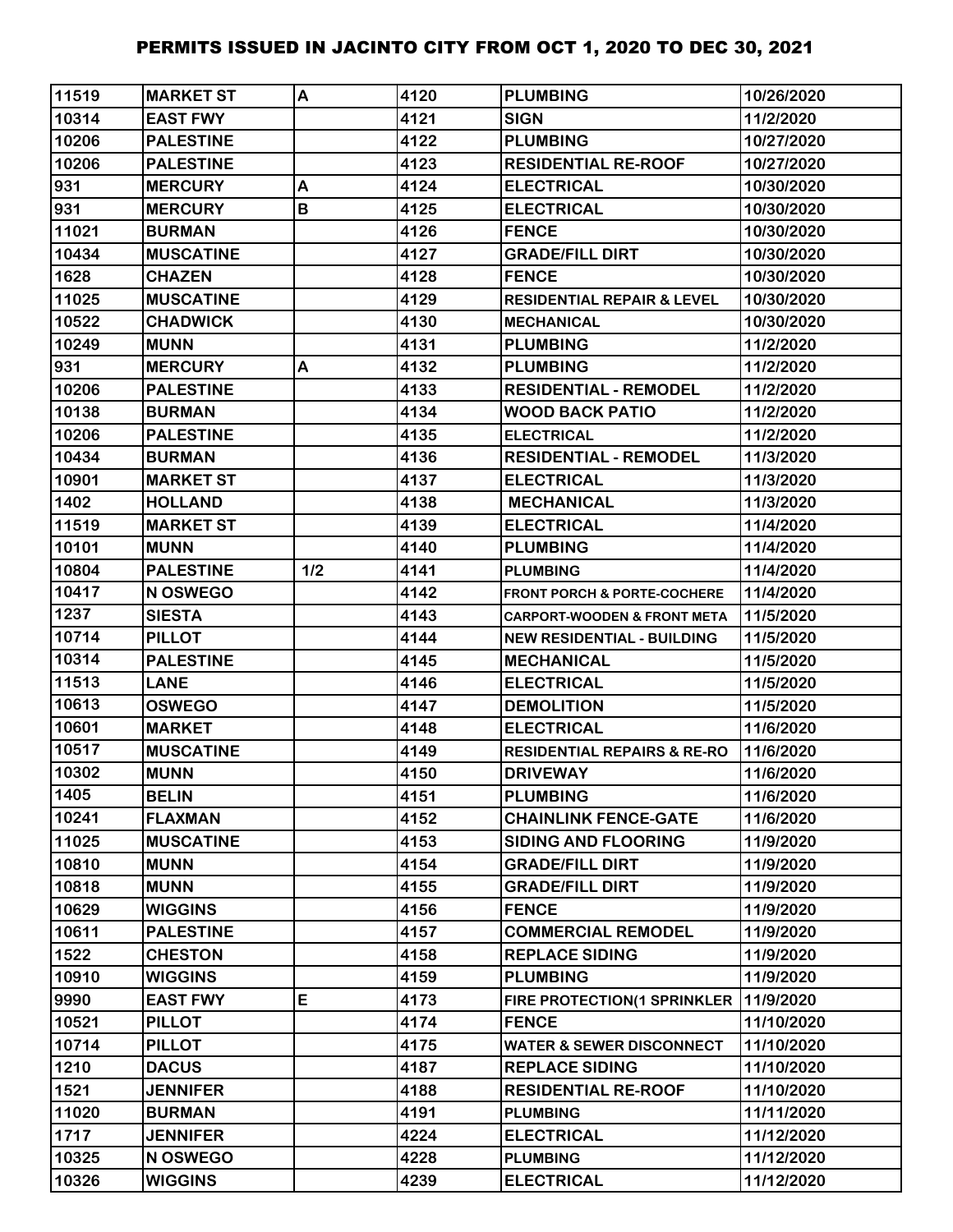| 10714 | <b>PILLOT</b>    |   | 4246  | <b>DEMOLITION</b>                    | 11/13/2020 |
|-------|------------------|---|-------|--------------------------------------|------------|
| 10137 | <b>MUNN</b>      |   | 10001 | <b>ELECTRICAL</b>                    | 11/16/2020 |
| 10129 | <b>WIGGINS</b>   |   | 10002 | <b>FENCE</b>                         | 11/17/2020 |
| 10726 | <b>PILLOT</b>    |   | 10003 | <b>PLUMBING</b>                      | 11/17/2020 |
| 1622  | <b>CHESTON</b>   |   | 10004 | <b>PLUMBING</b>                      | 11/16/2020 |
| 10433 | <b>MUNN</b>      |   | 10005 | <b>RESIDENTIAL REPAIRS</b>           | 11/17/2020 |
| 10827 | <b>MUNN</b>      |   | 10006 | <b>ACCESSORY BUILDING-SHED</b>       | 11/17/2020 |
| 10229 | <b>CHADWICK</b>  |   | 10007 | <b>WOOD FENCE</b>                    | 11/17/2020 |
| 10934 | <b>LACROSSE</b>  |   | 10008 | <b>PLUMBING</b>                      | 11/17/2020 |
| 1211  | <b>MERCURY</b>   |   | 10009 | <b>FENCE AND BOLLARDS</b>            | 11/17/2020 |
| 1706  | <b>BELIN</b>     |   | 10010 | <b>CARPORT-WOOD</b>                  | 11/17/2020 |
| 10417 | N OSWEGO         |   | 10011 | <b>RESIDENTIAL RE-ROOF</b>           | 11/18/2020 |
| 10726 | <b>PILLOT</b>    |   | 10012 | <b>PLUMBING</b>                      | 11/18/2020 |
| 11215 | <b>MUNN</b>      |   | 10013 | <b>PLUMBING</b>                      | 11/18/2020 |
| 10942 | <b>VERANO</b>    |   | 10014 | <b>RESIDENTIAL REPAIRS</b>           | 11/18/2020 |
| 10434 | <b>MUSCATINE</b> |   | 10015 | <b>DRIVEWAY</b>                      | 11/19/2020 |
| 10610 | <b>CHADWICK</b>  |   | 10016 | LEVEL BLK & BASE FOUNDATI 11/19/2020 |            |
| 11110 | <b>MUSCATINE</b> |   | 10017 | <b>ACCESSORY BUILDING</b>            | 11/19/2020 |
| 10714 | <b>PILLOT</b>    |   | 10018 | <b>PLUMBING</b>                      | 11/19/2020 |
| 10410 | <b>NORVIC</b>    |   | 10019 | SOLAR PANEL INSTALLATION 11/20/2021  |            |
| 10410 | <b>NORVIC</b>    |   | 10020 | <b>ELECTRICAL</b>                    | 1/20/2021  |
| 11515 | <b>MARKET ST</b> |   | 10021 | <b>ELECTRICAL</b>                    | 11/20/2020 |
| 10206 | <b>MUNN</b>      |   | 10022 | <b>LEVEL</b>                         | 11/20/2020 |
| 1611  | <b>JENNIFER</b>  |   | 10023 | <b>WOOD FENCE</b>                    | 11/20/2020 |
| 1511  | <b>KERBEY</b>    |   | 10024 | <b>REPLACE SIDING</b>                | 11/23/2020 |
| 10213 | <b>NORVIC</b>    |   | 10025 | <b>ELECTRICAL</b>                    | 11/23/2020 |
| 10434 | <b>MUSCATINE</b> |   | 10026 | 2 GATES                              | 11/23/2020 |
| 10122 | <b>FAIRFAX</b>   |   | 10027 | <b>ELECTRICAL</b>                    | 11/23/2020 |
| 1418  | <b>HOLLAND</b>   |   | 10028 | <b>GRADE/FILL DIRT</b>               | 11/23/2020 |
| 1702  | <b>BELIN</b>     |   | 10029 | <b>REPLACE SIDING</b>                | 11/23/2020 |
| 1422  | <b>JENNIFER</b>  |   | 10030 | <b>RESIDENTIAL RE-ROOF</b>           | 11/24/2020 |
| 10510 | <b>BURMAN</b>    |   | 10031 | <b>PLUMBING</b>                      | 11/24/2020 |
| 1421  | <b>JENNIFER</b>  |   | 10032 | <b>RESIDENTIAL REPAIRS</b>           | 11/24/2020 |
| 1702  | <b>CHAZEN</b>    |   | 10033 | <b>FENCE</b>                         | 11/25/2020 |
| 10125 | <b>NORVIC</b>    |   | 10034 | <b>RESIDENTIAL REPAIRS</b>           | 11/25/2020 |
| 10810 | <b>LANE</b>      | 5 | 10035 | <b>PLUMBING</b>                      | 11/30/2020 |
| 1434  | <b>BELIN</b>     |   | 10036 | <b>DRIVEWAY</b>                      | 11/30/2020 |
| 11012 | <b>BURMAN</b>    |   | 10037 | <b>GRADE/FILL DIRT</b>               | 11/30/2020 |
| 10129 | <b>PILLOT</b>    |   | 10038 | <b>RESIDENTIAL RE-ROOF</b>           | 12/1/2020  |
| 10333 | <b>LANE</b>      |   | 10039 | <b>PLUMBING</b>                      | 12/2/2020  |
| 11617 | <b>LORD</b>      |   | 10040 | <b>ELECTRICAL</b>                    | 12/2/2020  |
| 11407 | <b>MUNN</b>      |   | 10041 | <b>RESIDENTIAL ADDITION</b>          | 12/3/2020  |
| 11407 | <b>MUNN</b>      |   | 10042 | PARTIAL DEMOLITION                   | 12/3/2020  |
| 10421 | <b>NORVIC</b>    |   | 10043 | <b>RESIDENTIAL RE-ROOF</b>           | 12/3/2020  |
| 11602 | <b>OGLESBY</b>   |   | 10044 | <b>CARPORT</b>                       | 12/3/2020  |
| 10402 | <b>MUSCATINE</b> |   | 10045 | <b>RESIDENTIAL RE-ROOF</b>           | 12/7/2020  |
| 10617 | <b>MUSCATINE</b> |   | 10046 | <b>RESIDENTIAL REPAIRS</b>           | 12/7/2020  |
| 931   | <b>MERCURY</b>   |   | 10047 | <b>COMMERCIAL REMODEL</b>            | 12/7/2020  |
| 11025 | <b>BURMAN</b>    |   | 10048 | <b>FENCE</b>                         | 12/7/2020  |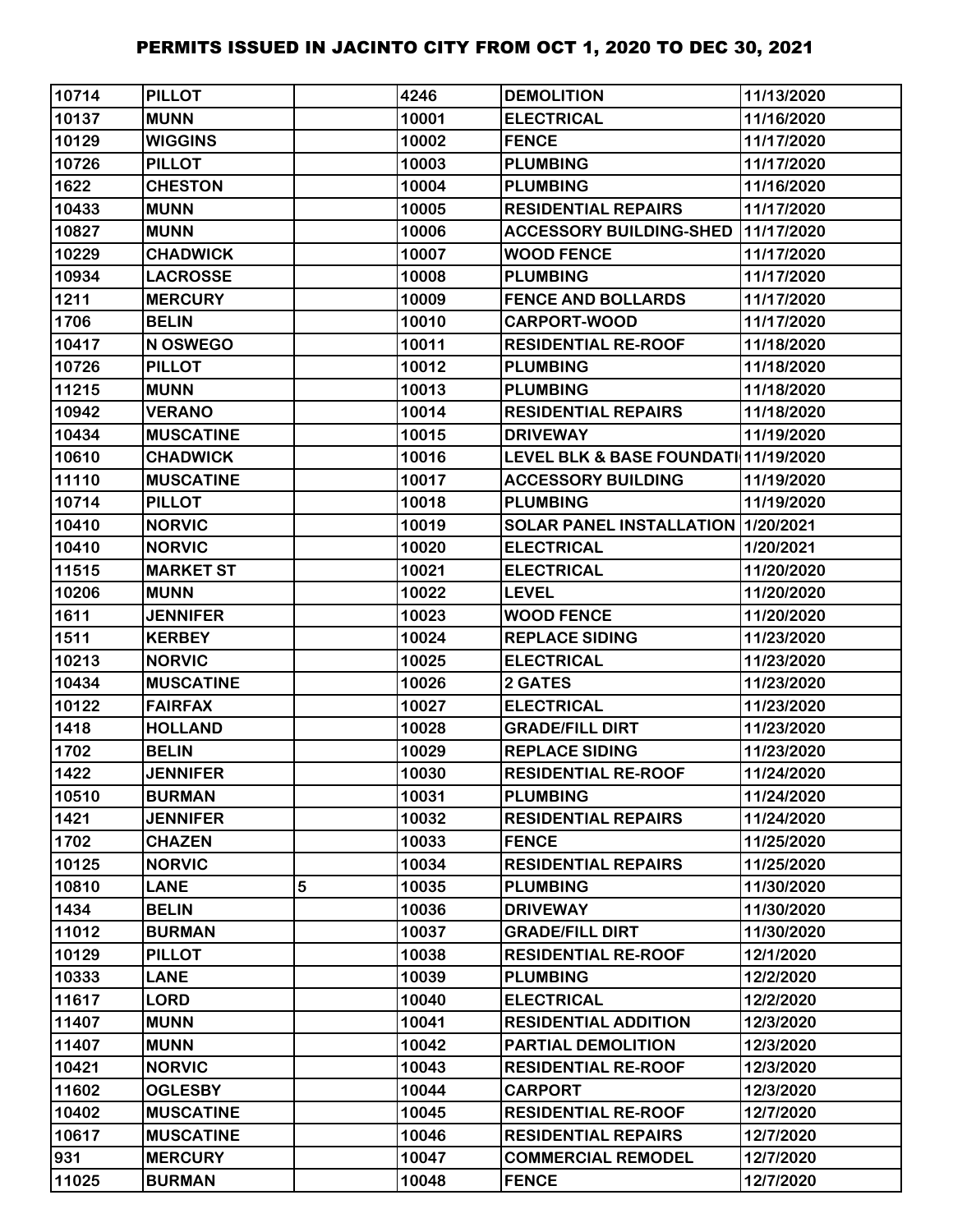| 10630 | <b>FLAXMAN</b>   | 10049 | <b>PLUMBING</b>                          | 12/8/2020  |
|-------|------------------|-------|------------------------------------------|------------|
| 1409  | <b>JENNIFER</b>  | 10050 | <b>PLUMBING</b>                          | 12/8/2020  |
| 10433 | <b>MUNN</b>      | 10051 | <b>PLUMBING</b>                          | 12/9/2020  |
| 10502 | <b>FLAXMAN</b>   | 10052 | <b>ELECTRICAL</b>                        | 12/10/2020 |
| 11301 | <b>MARKET</b>    | 10053 | <b>ELECTRICAL</b>                        | 12/14/2020 |
| 10910 | <b>WIGGINS</b>   | 10054 | <b>ELECTRICAL</b>                        | 12/14/2020 |
| 10730 | <b>NORVIC</b>    | 10055 | <b>RESIDENTIAL RE-ROOF</b>               | 12/14/2020 |
| 11025 | <b>BURMAN</b>    | 10056 | <b>FENCE</b>                             | 12/14/2020 |
| 10326 | <b>WIGGINS</b>   | 10057 | <b>PLUMBING</b>                          | 12/14/2020 |
| 10714 | <b>PILLOT</b>    | 10058 | <b>MECHANICAL</b>                        | 12/15/2020 |
| 1706  | <b>BELIN</b>     | 10059 | <b>DRIVEWAY</b>                          | 12/15/2020 |
| 10524 | <b>MUSCATINE</b> | 10060 | <b>RESIDENTIAL REPAIRS</b>               | 12/15/2020 |
| 10731 | <b>MUNN</b>      | 10061 | <b>ELECTRICAL</b>                        | 12/15/2020 |
| 10714 | <b>PILLOT</b>    | 10062 | <b>ELECTRICAL</b>                        | 12/16/2020 |
| 10714 | <b>PILLOT</b>    | 10063 | <b>MECHANICAL</b>                        | 12/16/2020 |
| 1402  | <b>HOLLAND</b>   | 10064 | <b>PLUMBING</b>                          | 12/16/2020 |
| 10433 | <b>MUNN</b>      | 10065 | <b>RES.-REM:LAUNDRY ROOM &amp; BR</b>    | 12/17/2020 |
| 10722 | <b>BURMAN</b>    | 10066 | <b>RE-ROOF</b>                           | 12/18/2020 |
| 10330 | <b>MUSCATINE</b> | 10067 | <b>CARPORT-METAL</b>                     | 12/18/2020 |
| 10209 | <b>CHADWICK</b>  | 10068 | <b>BACK PORCH</b>                        | 12/18/2020 |
| 11009 | <b>WIGGINS</b>   | 10069 | <b>LEVEL</b>                             | 12/18/2020 |
| 10525 | <b>BURMAN</b>    | 10070 | <b>DEMOLITION-SHED/GARAGE</b>            | 12/18/2020 |
| 10722 | <b>NORVIC</b>    | 10071 | <b>RESIDENTIAL REPAIRS-GARAGE</b>        | 12/18/2020 |
| 10614 | <b>WIGGINS</b>   | 10072 | <b>WOOD FENCE</b>                        | 12/23/2020 |
| 10913 | <b>INVIERNO</b>  | 10073 | RESIDENTIAL REPAIRS & REROO   12/28/2020 |            |
| 10126 | <b>NORVIC</b>    | 10074 | <b>DEMO &amp; NEW SHED ON BLKS</b>       | 12/28/2020 |
| 11009 | <b>LACROSSE</b>  | 10075 | RES. REPAIRS(SHEETROCK&FLOO              | 12/28/2020 |
| 10406 | <b>MUSCATINE</b> | 10076 | <b>REROOF</b>                            | 12/29/2020 |
| 10317 | <b>FAIRFAX</b>   | 10077 | RES. REPAIRS(REPLACE FRONT               | 12/30/2020 |
| 11022 | <b>BURMAN</b>    | 10078 | <b>RES- REMODEL (BATHROOM &amp; L</b>    | 12/31/2020 |
| 11022 | <b>BURMAN</b>    | 10079 | <b>PLUMBING</b>                          | 12/31/2020 |
| 10809 | <b>VERANO</b>    | 10080 | RES REMODEL (SOLAR PANEL 12/31/2020      |            |
| 10809 | <b>VERANO</b>    | 10081 | <b>ELECTRICAL</b>                        | 12/31/2020 |
| 11519 | <b>MARKET ST</b> | 10082 | <b>DRIVEWAY</b>                          | 1/4/2021   |
| 10714 | <b>PILLOT</b>    | 10083 | PAVING (DRIVEWAY NOT TO STR              | 1/4/2021   |
| 10334 | <b>MUSCATINE</b> | 10084 | <b>FENCE REPAIR</b>                      | 1/5/2021   |
| 10302 | <b>FLAXMAN</b>   | 10085 | <b>PLUMBING</b>                          | 1/5/2021   |
| 10324 | <b>PALESTINE</b> | 10086 | <b>ELECTRICAL</b>                        | 1/6/2021   |
| 10617 | <b>LANE</b>      | 10087 | <b>DRIVEWAY</b>                          | 1/7/2021   |
| 1708  | <b>KERBY</b>     | 10088 | RES. REPAIRS (WOOD SIDING) 1/7/2021      |            |
| 10433 | <b>MUNN</b>      | 10089 | <b>ELECTRICAL</b>                        | 1/7/2021   |
| 10117 | <b>CHADWICK</b>  | 10090 | REROOF ON GARAGE (SHINGLES) 1/8/2021     |            |
| 1315  | <b>HORATIO</b>   | 10091 | PAVING (DRIVEWAY ONLY TO P.              | 1/8/2021   |
| 10221 | <b>CHADWICK</b>  | 10092 | <b>DRIVEWAY</b>                          | 1/8/2021   |
| 1719  | <b>KERBY</b>     | 10093 | <b>FRONT FENCE - IRON BAR</b>            | 1/8/2021   |
| 10913 | <b>INVIERNO</b>  | 10094 | 2 PORCH F & B/BDOOR/REEROOF 1/8/2021     |            |
| 10238 | <b>BURMAN</b>    | 10095 | <b>REROOF</b>                            | 1/12/2021  |
| 10334 | <b>PALESTINE</b> | 10096 | <b>ELECTRICAL</b>                        | 1/13/2021  |
| 10129 | <b>FLAXMAN</b>   | 10097 | <b>WOOD, PICKET FENCE</b>                | 1/13/2021  |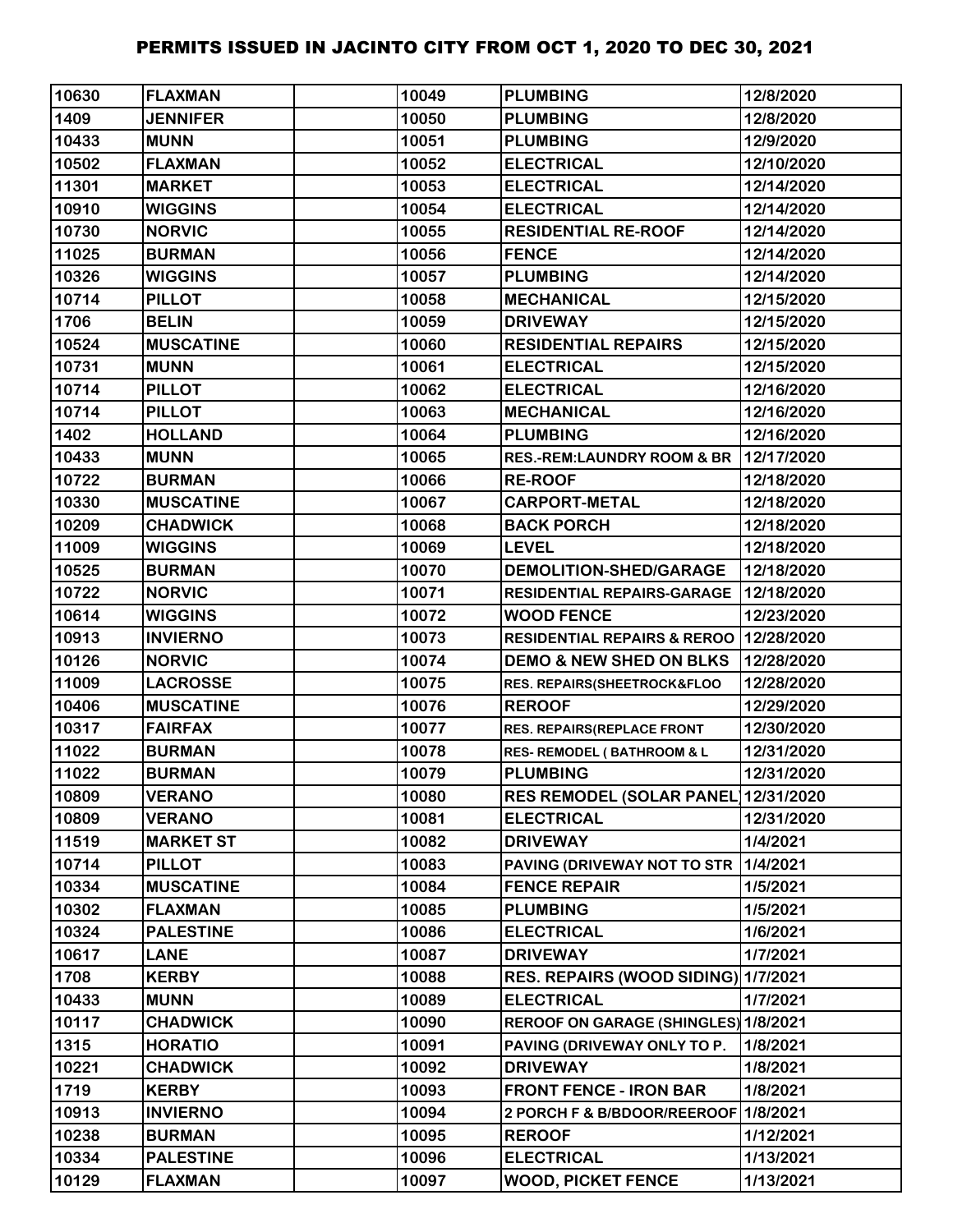| 11510 | <b>OXHAM</b>      | 10098 | <b>ACCESSORY BUILDING (SHED)</b>            | 1/13/2021 |
|-------|-------------------|-------|---------------------------------------------|-----------|
| 9992  | <b>EAST FWY</b>   | 10099 | <b>PLUMBING</b>                             | 1/14/2021 |
| 10530 | <b>MUNN</b>       | 10100 | <b>CARPORT-METAL</b>                        | 1/14/2021 |
| 10534 | <b>BURMAN</b>     | 10101 | <b>RESIDENTIAL REPAIRS</b>                  | 1/14/2021 |
| 10909 | <b>INVIERNO</b>   | 10102 | <b>MECHANICAL</b>                           | 1/15/2021 |
| 10324 | <b>PALESTINE</b>  | 10103 | <b>EXHAUST FAN/RESTROOM</b>                 | 1/19/2021 |
| 10121 | <b>PALESTINE</b>  | 10104 | <b>IRON &amp; WOOD FENCE</b>                | 1/19/2021 |
| 11502 | <b>CELTIS</b>     | 10105 | <b>ACCESSORY BUILDING ON BLKS 1/20/2021</b> |           |
| 10330 | <b>N LACROSSE</b> | 10106 | <b>FENCE-IRON BAR</b>                       | 1/20/2021 |
| 10609 | <b>OSWEGO</b>     | 10107 | <b>RESIDENTIAL RE-ROOF</b>                  | 1/20/2021 |
| 10405 | <b>FLAXMAN</b>    | 10108 | <b>RESIDENTIAL REPAIRS</b>                  | 1/20/2021 |
| 10405 | <b>FLAXMAN</b>    | 10109 | <b>ELECTRICAL</b>                           | 1/20/2021 |
| 10718 | <b>OSWEGO</b>     | 10110 | <b>GRADE/FILL DIRT</b>                      | 1/20/2021 |
| 11602 | <b>LANE</b>       | 10111 | <b>CARPORT</b>                              | 1/21/2021 |
| 10430 | <b>MUSCATINE</b>  | 10112 | <b>NEW RESIDENTIAL - BUILDING</b>           | 1/22/2021 |
| 11215 | <b>MUNN</b>       | 10113 | <b>MECHANICAL</b>                           | 1/25/2021 |
| 10102 | <b>CHADWICK</b>   | 10114 | <b>RESIDENTIAL RE-ROOF</b>                  | 1/25/2021 |
| 10101 | <b>FLAXMAN</b>    | 10115 | <b>ELECTRICAL</b>                           | 1/26/2021 |
| 10238 | <b>PALESTINE</b>  | 10116 | <b>PAVING</b>                               | 1/27/2021 |
| 11501 | <b>TILIA</b>      | 10117 | <b>RESIDENTIAL RE-ROOF</b>                  | 1/27/2021 |
| 10626 | <b>MUNN</b>       | 10118 | <b>DRIVEWAY</b>                             | 1/27/2021 |
| 10417 | N OSWEGO          | 10119 | <b>GARAGE</b>                               | 1/28/2021 |
| 10241 | <b>PALESTINE</b>  | 10120 | <b>PAVING</b>                               | 1/28/2021 |
| 10821 | <b>VERANO</b>     | 10121 | <b>RESIDENTIAL REPAIRS</b>                  | 1/28/2021 |
| 1333  | <b>SHERYL</b>     | 10122 | <b>LEVEL BLOCK &amp; BASE FOUNDATION</b>    | 1/28/2021 |
| 10913 | <b>INVIERNO</b>   | 10123 | <b>ELECTRICAL</b>                           | 1/29/2021 |
| 10805 | <b>BURMAN</b>     | 10124 | <b>RESIDENITAL RE-ROOF</b>                  | 1/29/2021 |
| 11037 | <b>MARKET</b>     | 10125 | <b>COMMERCIAL REMODEL</b>                   | 1/29/2021 |
| 1329  | <b>SHERYL</b>     | 10126 | <b>RESIDENTIAL REPAIRS</b>                  | 1/29/2021 |
| 10322 | <b>FAIRFAX</b>    | 10127 | <b>RESIDENTIAL REPAIRS</b>                  | 1/29/2021 |
| 10242 | <b>PALESTINE</b>  | 10128 | <b>DRIVEWAY</b>                             | 1/29/2021 |
| 10146 | <b>BURMAN</b>     | 10129 | <b>DEMOLITION</b>                           | 1/29/2021 |
| 10146 | <b>BURMAN</b>     | 10130 | <b>NEW RESIDENTIAL - BUILDING</b>           | 1/29/2021 |
| 10434 | <b>BURMAN</b>     | 10131 | <b>PLUMBING</b>                             | 1/29/2021 |
| 1106  | <b>HOLLAND</b>    | 10132 | <b>FENCE</b>                                | 1/29/2021 |
| 10910 | <b>WIGGINS</b>    | 10133 | <b>MECHANICAL ADITIONS</b>                  | 2/1/2021  |
| 10430 | <b>MUSCATINE</b>  | 10134 | <b>PLUMBING</b>                             | 2/2/2021  |
| 11506 | <b>LANE</b>       | 10135 | <b>FENCE</b>                                | 2/3/2021  |
| 10146 | <b>FAIRFAX</b>    | 10136 | <b>PLUMBING</b>                             | 2/3/2021  |
| 10142 | <b>FAIRFAX</b>    | 10137 | <b>4FT CHAIN LINK FENCE&amp;SIDE W</b>      | 2/3/2021  |
| 10225 | <b>FLAXMAN</b>    | 10138 | <b>PLUMBING</b>                             | 2/3/2021  |
| 1407  | <b>MERCURY</b>    | 10139 | <b>SIGN</b>                                 | 2/3/2021  |
| 11450 | <b>EAST FWY</b>   | 10140 | <b>PAVING</b>                               | 2/4/2021  |
| 10434 | <b>BURMAN</b>     | 10141 | <b>ELECTRICAL</b>                           | 2/4/2021  |
| 10410 | <b>NORVIC</b>     | 10142 | <b>ELECTRICAL</b>                           | 2/5/2021  |
| 10322 | <b>WIGGINS</b>    | 10143 | <b>REPLACE WINDOWS</b>                      | 2/8/2021  |
| 1402  | <b>HOLLAND</b>    | 10144 | <b>FIRE SUPPRESSION SYSTEM</b>              | 2/8/2021  |
| 1109  | <b>MERCURY</b>    | 10145 | <b>COMMERCIAL DRIVEWAY</b>                  | 2/8/2021  |
| 1002  | <b>MERCURY</b>    | 10146 | <b>COMMERCIAL BLDG.</b>                     | 2/8/2021  |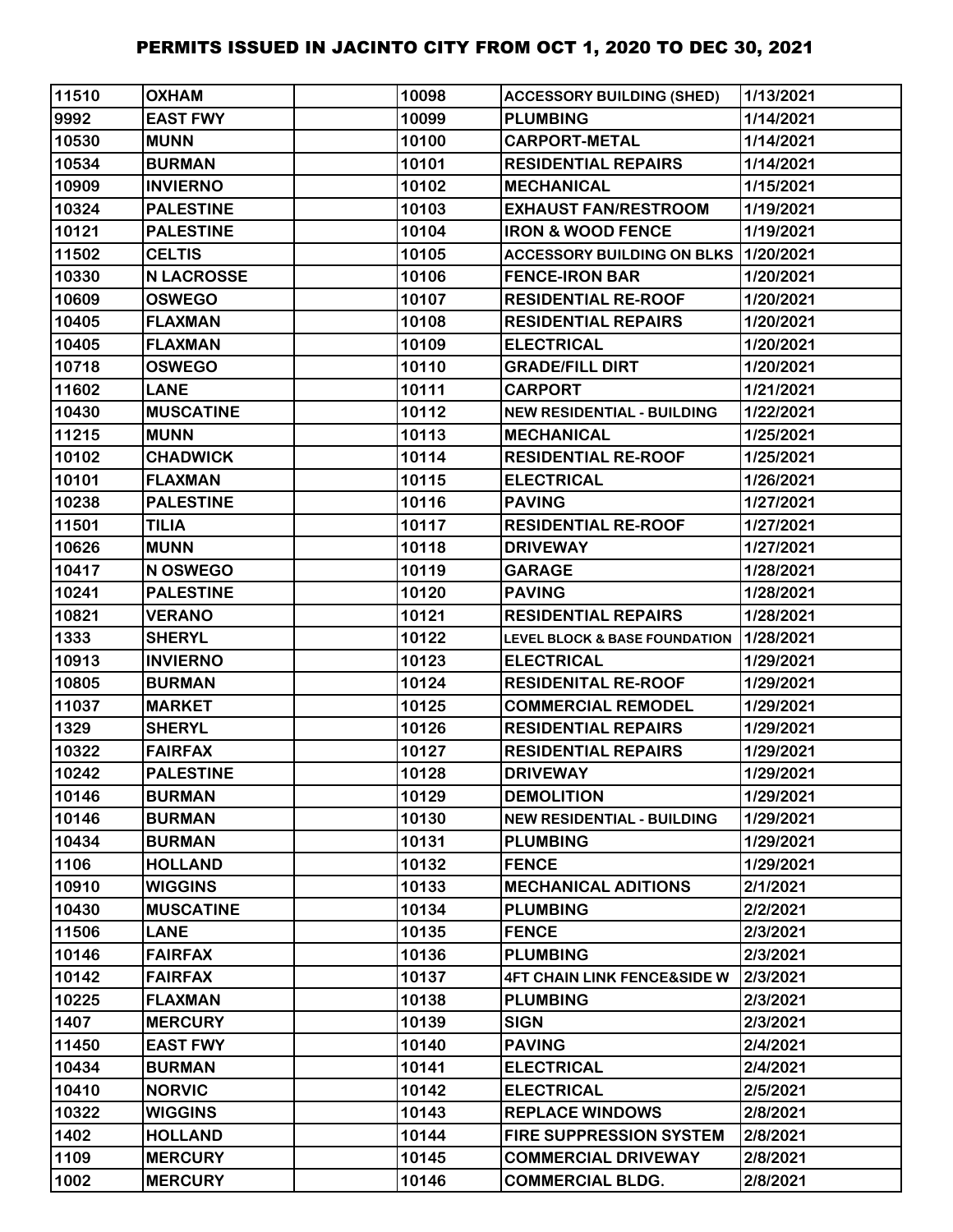| 10713 | <b>CHADWICK</b>   |     | 10147 | <b>PLUMBING</b>                     | 2/9/2021  |
|-------|-------------------|-----|-------|-------------------------------------|-----------|
| 10525 | <b>BURMAN</b>     |     | 10148 | NEW RESIDENTIAL - BUILDING 2/9/2021 |           |
| 10414 | <b>BURMAN</b>     |     | 10149 | <b>FENCE</b>                        | 2/9/2021  |
| 931   | <b>MERCURY</b>    |     | 10150 | <b>STUCCO SIDING</b>                | 2/9/2021  |
| 1710  | <b>BELIN</b>      |     | 10151 | <b>DRIVEWAY</b>                     | 2/10/2021 |
| 11102 | <b>EAST FWY</b>   | B   | 10152 | <b>ELECTRICAL</b>                   | 2/11/2021 |
| 10925 | <b>MUSCATINE</b>  |     | 10153 | SOLAR PANEL INSTALLATION 2/11/2021  |           |
| 10925 | <b>MUSCATINE</b>  |     | 10154 | <b>ELECTRICAL</b>                   | 2/11/2021 |
| 10110 | <b>NORVIC</b>     |     | 10155 | <b>RESIDENTIAL RE-ROOF</b>          | 2/11/2021 |
| 1406  | <b>HORATIO</b>    | 1/2 | 10156 | <b>ELECTRICAL</b>                   | 2/12/2021 |
| 10709 | <b>NORVIC</b>     |     | 10157 | <b>CARPORT</b>                      | 2/12/2021 |
| 10237 | <b>MARKET</b>     |     | 10158 | <b>FIRE SPRINKLER SYSTEM</b>        | 2/12/2021 |
| 1626  | <b>JENNIFER</b>   |     | 10159 | <b>CARPORT</b>                      | 2/12/2021 |
| 10634 | <b>CHADWICK</b>   |     | 10160 | STORAGE BLDG, PORCH CARPORT         | 2/19/2021 |
| 10620 | <b>OSWEGO</b>     |     | 10161 | <b>PLUMBING</b>                     | 2/19/2021 |
| 10341 | <b>S OSWEGO</b>   |     | 10162 | <b>PLUMBING</b>                     | 2/22/2021 |
| 10603 | <b>LACROSSE</b>   |     | 10163 | <b>PLUMBING</b>                     | 2/22/2021 |
| 10826 | <b>MUSCATINE</b>  |     | 10164 | <b>FENCE-WOOD</b>                   | 2/22/2021 |
| 11022 | <b>INVIERNO</b>   |     | 10165 | <b>PAVING</b>                       | 2/22/2021 |
| 10918 | <b>PALESTINE</b>  |     | 10166 | <b>PAVING</b>                       | 2/24/2021 |
| 10809 | <b>VERANO</b>     |     | 10167 | <b>ELECTRICAL</b>                   | 2/24/2021 |
| 10149 | <b>NORVIC</b>     |     | 10168 | <b>PLUMBING</b>                     | 2/24/2021 |
| 10121 | <b>FLAXMAN</b>    |     | 10169 | <b>PLUMBING</b>                     | 2/25/2021 |
| 10822 | <b>BURMAN</b>     |     | 10170 | <b>PLUMBING</b>                     | 2/25/2021 |
| 10422 | <b>S OSWEGO</b>   |     | 10171 | <b>RESIDENTIAL REPAIR</b>           | 2/25/2021 |
| 1713  | <b>CHAZEN</b>     |     | 10172 | <b>RESIDENTIAL RE-ROOF</b>          | 3/1/2021  |
| 10341 | <b>LANE</b>       |     | 10173 | <b>ELECTRICAL</b>                   | 3/1/2021  |
| 10433 | <b>CHADWICK</b>   |     | 10174 | <b>RESIDENTIAL RE-ROOF</b>          | 3/1/2021  |
| 10934 | <b>LANE</b>       |     | 10175 | <b>RESIDENTIAL REPAIR</b>           | 3/1/2021  |
| 10825 | <b>INVIERNO</b>   |     | 10176 | <b>ELECTRICAL</b>                   | 3/2/2021  |
| 10134 | <b>PALESTINE</b>  |     | 10177 | <b>RESIDENTIAL REPAIR</b>           | 3/2/2021  |
| 10110 | <b>PILLOT</b>     |     | 10178 | <b>DRIVEWAY</b>                     | 3/2/2021  |
| 10341 | <b>S OSWEGO</b>   |     | 10179 | <b>PLUMBING</b>                     | 3/2/2021  |
| 10822 | <b>BURMAN</b>     |     | 10180 | <b>HOUSE DEMOLITION</b>             | 3/2/2021  |
| 1109  | <b>SIESTA</b>     |     | 10181 | <b>ELECTRICAL</b>                   | 3/3/2021  |
| 1114  | <b>DACUS</b>      |     | 10182 | <b>PORCH &amp; RES. REPAIRS</b>     | 3/3/2021  |
| 10146 | <b>BURMAN</b>     |     | 10183 | <b>WATER &amp; SEWER DISCONNECT</b> | 3/4/2021  |
| 11602 | <b>LANE</b>       |     | 10184 | <b>DRIVEWAY AND PAVING</b>          | 3/4/2021  |
| 10222 | <b>FAIRFAX</b>    |     | 10186 | <b>PLUMBING</b>                     | 3/4/2021  |
| 11450 | <b>EAST FWY</b>   |     | 10187 | <b>ELECTRICAL</b>                   | 3/5/2021  |
| 1705  | <b>SERPENTINE</b> |     | 10188 | <b>FENCE</b>                        | 3/5/2021  |
| 931   | <b>MERCURY</b>    |     | 10189 | <b>DRIVEWAY</b>                     | 3/5/2021  |
| 10313 | <b>CHADWICK</b>   |     | 10190 | <b>DRIVEWAY</b>                     | 3/5/2021  |
| 10922 | <b>LACROSSE</b>   |     | 10191 | <b>DRIVEWAY</b>                     | 3/5/2021  |
| 11605 | <b>LANE</b>       |     | 10192 | <b>FENCE</b>                        | 3/5/2021  |
| 10925 | <b>MUSCATINE</b>  |     | 10193 | <b>ELECTRICAL</b>                   | 3/8/2021  |
| 10209 | <b>CHADWICK</b>   |     | 10194 | <b>PAVING</b>                       | 3/8/2021  |
| 10346 | <b>MUNN</b>       |     | 10195 | <b>METAL CARPORT</b>                | 3/8/2021  |
| 10614 | <b>MUSCATINE</b>  |     | 10196 | <b>DRIVEWAY</b>                     | 3/8/2021  |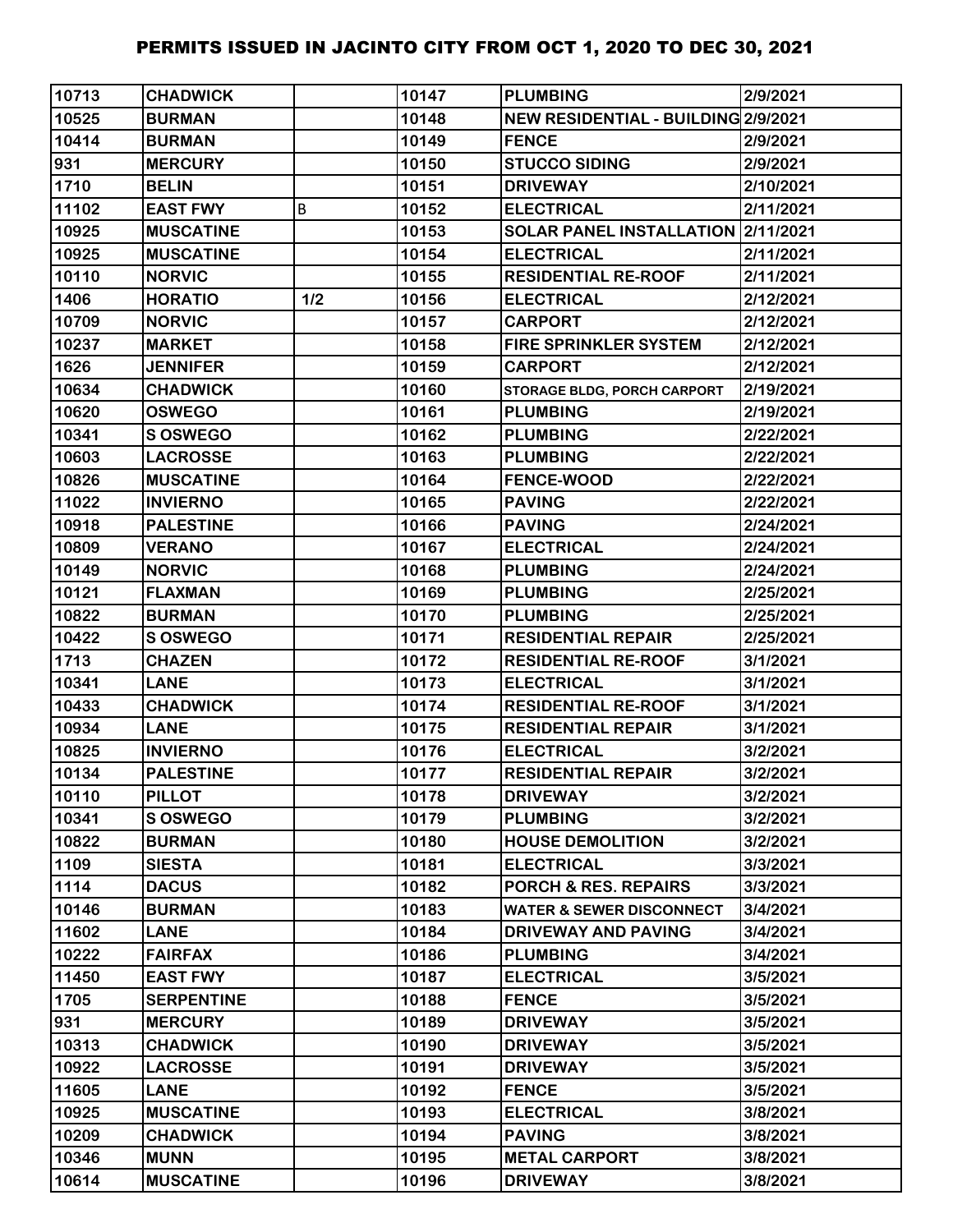| 10913 | <b>OSWEGO</b>     | 10197 | <b>PLUMBING</b>                       | 3/8/2021  |
|-------|-------------------|-------|---------------------------------------|-----------|
| 11505 | <b>OGLESBY</b>    | 10198 | <b>RESIDENTIAL ADD.</b>               | 3/10/2021 |
| 9990  | <b>EAST FWY</b>   | 10199 | <b>PLUMBING FIRE LI</b>               | 3/10/2021 |
| 9990  | <b>EAST FWY</b>   | 10200 | <b>PLUMBING</b>                       | 3/10/2021 |
| 10346 | <b>CHADWICK</b>   | 10201 | <b>FENCE</b>                          | 3/10/2021 |
| 10102 | <b>BURMAN</b>     | 10202 | <b>PLUMBING</b>                       | 3/11/2021 |
| 10134 | <b>BURMAN</b>     | 10203 | <b>DRIVEWAY</b>                       | 3/11/2021 |
| 1506  | <b>CHESTON</b>    | 10204 | <b>NEW RESIDENTIAL</b>                | 3/11/2021 |
| 10906 | <b>FLAXMAN</b>    | 10205 | <b>REPLACE SIDING &amp;</b>           | 3/12/2021 |
| 10620 | <b>OSWEGO</b>     | 10206 | <b>RES. REP.-DAMAGE</b>               | 3/12/2021 |
| 11519 | <b>MARKET ST</b>  | 10207 | 6' FENCE                              | 3/12/2021 |
| 10614 | <b>MUSCATINE</b>  | 10208 | DRIVEWAY AND SIDEWALK                 | 3/12/2021 |
| 10137 | <b>CHADWICK</b>   | 10209 | <b>PAVING</b>                         | 3/12/2021 |
| 10410 | <b>N LACROSSE</b> | 10210 | <b>RESIDENTIAL REPAIRS-SIDING</b>     | 3/15/2021 |
| 10245 | <b>FLAXMAN</b>    | 10211 | ACCESSORY BUILDING-SHED ON 3/15/2021  |           |
| 10910 | <b>FLAXMAN</b>    | 10212 | REPLACE SIDING AND WINDOWS 3/16/2021  |           |
| 10417 | S OSWEGO          | 10213 | <b>CARPORT</b>                        | 3/16/2021 |
| 10626 | <b>CHADWICK</b>   | 10214 | <b>RESIDENTIAL REPAIRS</b>            | 3/16/2021 |
| 931   | <b>MERCURY</b>    | 10215 | <b>COMMERCIAL DRIVEWAY ON DACU</b>    | 3/16/2021 |
| 10620 | <b>OSWEGO</b>     | 10216 | <b>PLUMBING</b>                       | 3/16/2021 |
| 10925 | <b>WIGGINS</b>    | 10217 | <b>PLUMBING</b>                       | 3/17/2021 |
| 10338 | <b>MUNN</b>       | 10218 | <b>DRIVEWAY</b>                       | 3/17/2021 |
| 10602 | <b>FAIRFAX</b>    | 10219 | <b>RESD REPAIRS-SIDING&amp; WINDO</b> | 3/17/2021 |
| 10413 | <b>CHADWICK</b>   | 10220 | <b>REROOF OF GARAGE</b>               | 3/18/2021 |
| 11519 | <b>MARKET ST</b>  | 10221 | <b>MECHANICAL</b>                     | 3/19/2021 |
| 10118 | <b>CHADWICK</b>   | 10222 | <b>FENCE</b>                          | 3/19/2021 |
| 10426 | <b>PALESTINE</b>  | 10223 | <b>RESIDENTIAL REPAIRS</b>            | 3/19/2021 |
| 1533  | <b>JENNIFER</b>   | 10224 | <b>RESIDENTIAL REPAIRS</b>            | 3/19/2021 |
| 1618  | <b>JENNIFER</b>   | 10225 | <b>RESIDENTIAL REPAIRS</b>            | 3/22/2021 |
| 10341 | S OSWEGO          | 10226 | <b>ELECTRICAL</b>                     | 3/22/2021 |
| 1521  | <b>SERPENTINE</b> | 10227 | <b>PLUMBING</b>                       | 3/22/2021 |
| 11510 | <b>OXHAM</b>      | 10228 | <b>ELECTRICAL</b>                     | 3/22/2021 |
| 10509 | <b>LANE</b>       | 10229 | <b>FENCE-METAL</b>                    | 3/23/2021 |
| 11026 | <b>MUSCATINE</b>  | 10230 | <b>RESIDENTIAL REPAIRS</b>            | 3/23/2021 |
| 10626 | <b>GARBER</b>     | 10231 | <b>DRIVEWAY</b>                       | 3/24/2021 |
| 10934 | <b>OSWEGO</b>     | 10232 | <b>PAVING</b>                         | 3/24/2021 |
| 1613  | <b>CASPERSON</b>  | 10233 | <b>RESIDENTIAL REPAIRS-WINDOWS</b>    | 3/25/2021 |
| 10121 | <b>CHADWICK</b>   | 10234 | <b>RESIDENTIAL REPAIRS-WINDOWS</b>    | 3/25/2021 |
| 10229 | <b>NORVIC</b>     | 10235 | <b>PLUMBING</b>                       | 3/25/2021 |
| 10205 | <b>CHADWICK</b>   | 10236 | <b>ELECTRICAL</b>                     | 3/26/2021 |
| 10146 | <b>BURMAN</b>     | 10237 | <b>PLUMBING</b>                       | 3/29/2021 |
| 11026 | <b>LACROSSE</b>   | 10238 | <b>RESIDENTIAL RE-ROOF</b>            | 3/29/2021 |
| 11602 | <b>OXHAM</b>      | 10239 | <b>PAVING</b>                         | 3/29/2021 |
| 1709  | <b>CASPERSON</b>  | 10240 | <b>ACCESSORY BUILDING-SHED</b>        | 3/30/2021 |
| 1709  | <b>CASPERSON</b>  | 10241 | <b>MECHANICAL</b>                     | 3/30/2021 |
| 11505 | <b>OXHAM</b>      | 10242 | <b>CARPORT</b>                        | 3/30/2021 |
| 10122 | <b>PALESTINE</b>  | 10243 | <b>RESIDENTIAL RE-ROOF</b>            | 3/30/2021 |
| 1109  | <b>MERCURY</b>    | 10244 | <b>FENCE</b>                          | 3/30/2021 |
| 10238 | <b>NORVIC</b>     | 10245 | <b>REPLACE SIDING</b>                 | 3/31/2021 |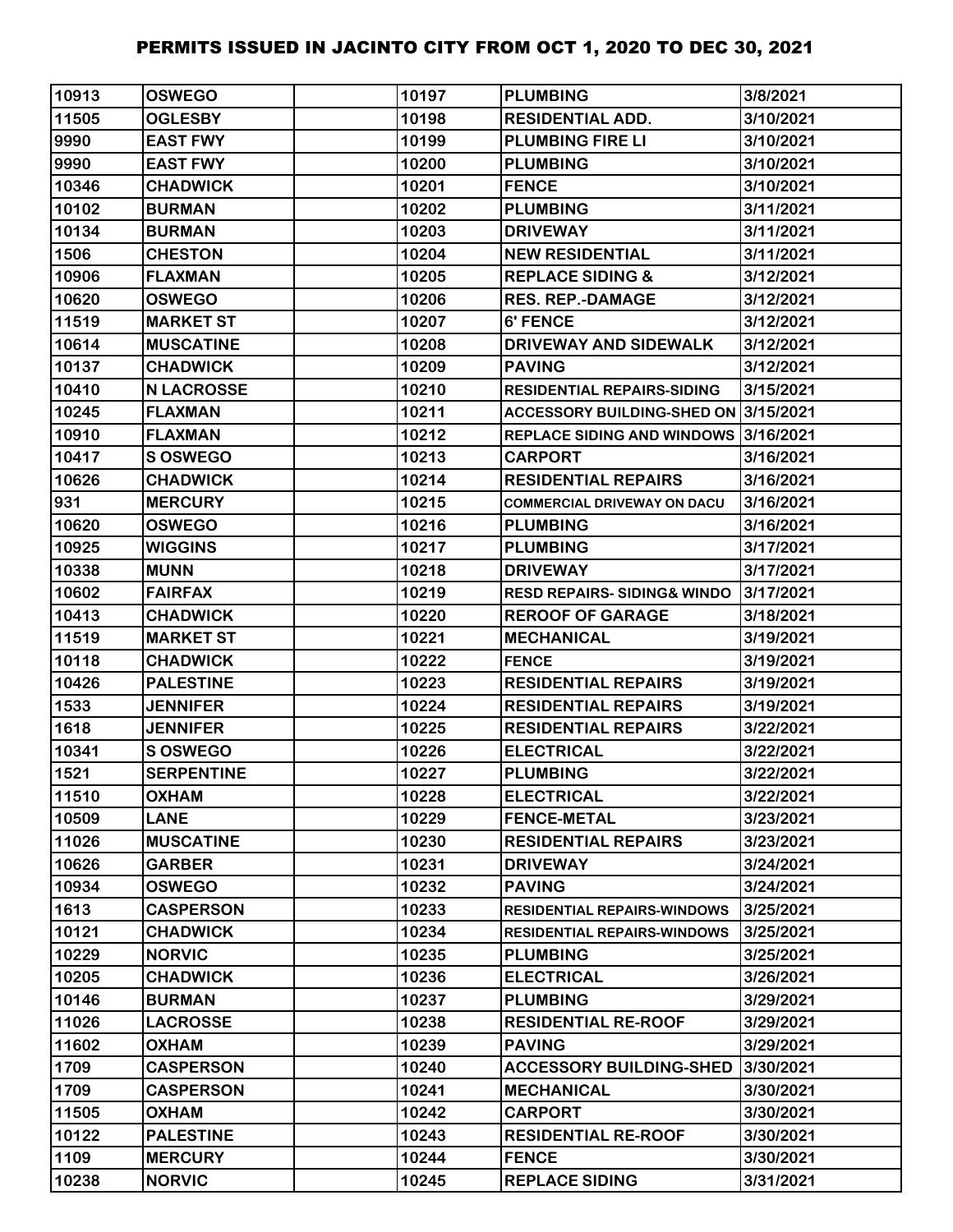| 10706 | <b>LANE</b>      |                   | 10246 | <b>DRIVEWAY</b>                          | 4/1/2021  |
|-------|------------------|-------------------|-------|------------------------------------------|-----------|
| 10617 | <b>MUSCATINE</b> |                   | 10247 | <b>BLOCK AND BASE LEVEL</b>              | 4/1/2021  |
| 1713  | <b>CASPERSON</b> |                   | 10248 | <b>DRIVEWAY</b>                          | 4/1/2021  |
| 10310 | <b>WIGGINS</b>   |                   | 10249 | <b>PAVING</b>                            | 4/1/2021  |
| 11519 | <b>MARKET ST</b> |                   | 10250 | <b>PLUMBING</b>                          | 4/5/2021  |
| 11001 | <b>MUSCATINE</b> |                   | 10251 | <b>ELECTRICAL</b>                        | 4/5/2021  |
| 11005 | <b>MUSCATINE</b> |                   | 10252 | <b>ELECTRICAL</b>                        | 4/5/2021  |
| 1610  | <b>CASPERSON</b> |                   | 10253 | <b>DRIVEWAY</b>                          | 4/5/2021  |
| 10602 | <b>WIGGINS</b>   |                   | 10254 | <b>FENCE AND REPLACE SIDING 4/6/2021</b> |           |
| 1702  | <b>CHESTON</b>   |                   | 10255 | <b>REROOF</b>                            | 4/6/2021  |
| 10505 | <b>CHADWICK</b>  |                   | 10256 | <b>DRIVEWAY</b>                          | 4/6/2021  |
| 10314 | <b>EAST FWY</b>  |                   | 10257 | <b>ELECTRICAL</b>                        | 4/6/2021  |
| 11510 | <b>FLAXMAN</b>   |                   | 10258 | <b>PLUMBING</b>                          | 4/6/2021  |
| 10802 | <b>MUSCATINE</b> |                   | 10259 | <b>DRIVEWAY</b>                          | 4/7/2021  |
| 10241 | <b>PALESTINE</b> |                   | 10260 | <b>RESIDENTIAL REPAIRS</b>               | 4/7/2021  |
| 10121 | <b>CHADWICK</b>  |                   | 10261 | <b>RES-REMODEL</b>                       | 4/8/2021  |
| 1626  | <b>JENNIFER</b>  |                   | 10263 | <b>ELECTRICAL</b>                        | 4/8/2021  |
| 10521 | <b>NORVIC</b>    |                   | 10264 | <b>FOUNDATION LEVEL</b>                  | 4/9/2021  |
| 10117 | <b>RUMAR</b>     |                   | 10265 | <b>ACCESSORY BLDG</b>                    | 4/9/2021  |
| 10930 | <b>BURMAN</b>    |                   | 10266 | <b>FENCE</b>                             | 4/9/2021  |
| 10510 | <b>WIGGINS</b>   |                   | 10267 | <b>RESIDENTIAL REPAIRS</b>               | 4/9/2021  |
| 10425 | <b>WIGGINS</b>   |                   | 10268 | <b>FENCE</b>                             | 4/9/2021  |
| 1709  | <b>CASPERSON</b> |                   | 10269 | <b>ELECTRICAL</b>                        | 4/12/2021 |
| 10606 | <b>WIGGINS</b>   |                   | 10270 | <b>DRIVEWAY</b>                          | 4/12/2021 |
| 1702  | <b>JENNIFER</b>  |                   | 10271 | <b>PLUMBING</b>                          | 4/12/2021 |
| 10405 | <b>MUSCATINE</b> |                   | 10272 | <b>WOOD FENCE</b>                        | 4/12/2021 |
| 10629 | <b>FLAXMAN</b>   |                   | 10273 | <b>SHED REPAIRS</b>                      | 4/12/2021 |
| 10205 | <b>PILLOT</b>    |                   | 10274 | <b>CHAINLINK &amp; WOOD FENCE</b>        | 4/12/2021 |
| 10138 | <b>PILLOT</b>    |                   | 10275 | <b>DRIVEWAY</b>                          | 4/13/2021 |
| 10425 | <b>BURMAN</b>    |                   | 10276 | <b>DRIVEWAY</b>                          | 4/13/2021 |
| 1606  | <b>JENNIFER</b>  |                   | 10277 | <b>REROOF</b>                            | 4/13/2021 |
| 10511 | <b>LACROSSE</b>  |                   | 10278 | <b>COMM. REMODEL</b>                     | 4/14/2021 |
| 10511 | <b>LACROSSE</b>  | TB1685-33/3410279 |       | <b>COMM. REMODEL</b>                     | 4/14/2021 |
| 10511 | <b>LACROSSE</b>  | TB1685-33/3410280 |       | <b>COMM. REMODEL</b>                     | 4/14/2021 |
| 10511 | <b>LACROSSE</b>  | TB272-31/32 10281 |       | <b>COMM. REMODEL</b>                     | 4/14/2021 |
| 10511 | <b>LACROSSE</b>  | TB272-31/32 10282 |       | <b>COMM. REMODEL</b>                     | 4/14/2021 |
| 10511 | <b>LACROSSE</b>  | TB243-29/30 10283 |       | <b>COMM. REMODEL</b>                     | 4/14/2021 |
| 10511 | <b>LACROSSE</b>  | TB243-29/30 10284 |       | <b>COMM. REMODEL</b>                     | 4/14/2021 |
| 10511 | <b>LACROSSE</b>  |                   | 10285 | <b>COMM. REMODEL</b>                     | 4/14/2021 |
| 10511 | <b>LACROSSE</b>  | 27/28             | 10286 | <b>COMM. REMODEL</b>                     | 4/14/2021 |
| 10511 | <b>LACROSSE</b>  | TB900-26          | 10287 | <b>COMM. REMODEL</b>                     | 4/14/2021 |
| 10511 | <b>LACROSSE</b>  | TB900-26          | 10288 | <b>COMM. REMODEL</b>                     | 4/14/2021 |
| 10511 | <b>LACROSSE</b>  | TB2457-39/4010289 |       | <b>COMM. REMODEL</b>                     | 4/14/2021 |
| 10918 | <b>VERANO</b>    |                   | 10290 | <b>REROOF</b>                            | 4/15/2021 |
| 10905 | <b>VERANO</b>    |                   | 10291 | <b>METAL CARPORT</b>                     | 4/15/2021 |
| 11515 | <b>MARKET</b>    |                   | 10292 | <b>MECHANICAL</b>                        | 4/15/2021 |
| 1610  | <b>BURMAN</b>    |                   | 10293 | <b>RES.REPAIRS</b>                       | 4/15/2021 |
| 1317  | <b>BELIN</b>     |                   | 10294 | <b>INGROUND POOL</b>                     | 4/16/2021 |
| 10201 | <b>FLAXMAN</b>   |                   | 10295 | <b>WOOD-FENCE</b>                        | 4/16/2021 |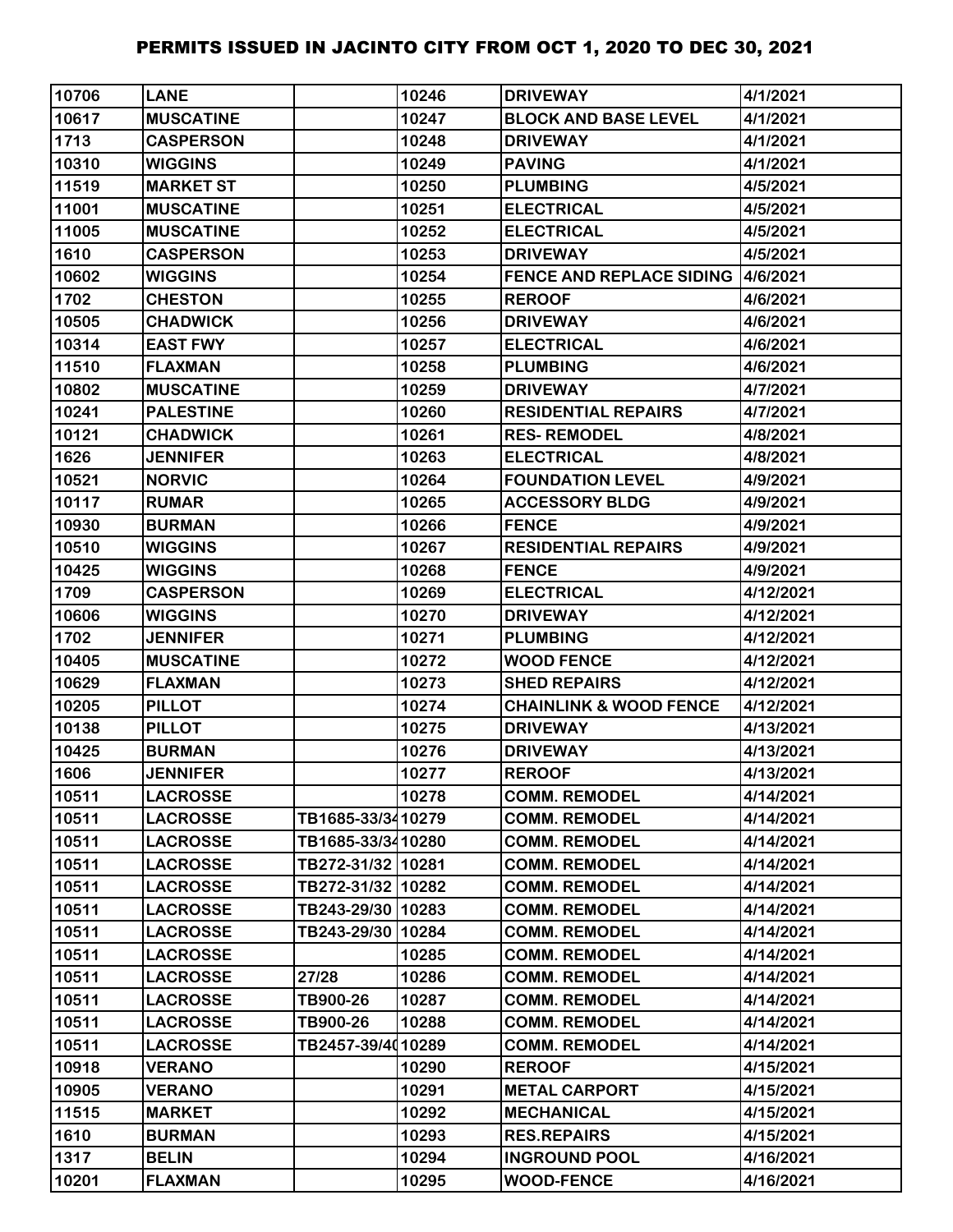| 10714 | <b>PILLOT</b>    | 10296 | <b>WOOD FENCE</b>                   | 4/16/2021 |
|-------|------------------|-------|-------------------------------------|-----------|
| 10118 | <b>WIGGINS</b>   | 10297 | <b>RES.REPAIRS</b>                  | 4/19/2021 |
| 10213 | <b>NORVIC</b>    | 10298 | <b>PLUMBING</b>                     | 4/19/2021 |
| 1335  | <b>HORATIO</b>   | 10299 | <b>DEMO.SHED</b>                    | 4/19/2021 |
| 1734  | <b>BELIN</b>     | 10300 | <b>DRIVEWAY</b>                     | 4/20/2021 |
| 1717  | <b>JENNIFER</b>  | 10302 | PATIO, ROOF DECK STRUCTUH4/20/2021  |           |
| 1506  | <b>CHESTON</b>   | 10303 | <b>PLUMBING</b>                     | 4/21/2021 |
| 10146 | <b>BURMAN</b>    | 10304 | <b>MECHANICAL</b>                   | 4/21/2021 |
| 10202 | <b>PALESTINE</b> | 10305 | <b>FENCE</b>                        | 4/21/2021 |
| 10330 | <b>MUNN</b>      | 10306 | <b>RESIDENTIAL RE-ROOF</b>          | 4/21/2021 |
| 10409 | <b>BURMAN</b>    | 10307 | <b>PLUMBING</b>                     | 4/22/2021 |
| 11502 | <b>CELTIS</b>    | 10308 | <b>DRIVEWAY</b>                     | 4/23/2021 |
| 1526  | <b>BELIN</b>     | 10309 | <b>DRIVEWAY</b>                     | 4/23/2021 |
| 10146 | <b>BURMAN</b>    | 10310 | <b>ELECTRICAL</b>                   | 4/23/2021 |
| 1702  | <b>JENNIFER</b>  | 10311 | <b>MECHANICAL</b>                   | 4/23/2021 |
| 10441 | N OSWEGO         | 10312 | <b>REPLACE SIDING &amp; TRIM</b>    | 4/23/2021 |
| 11020 | <b>BURMAN</b>    | 10313 | <b>PLUMBING</b>                     | 4/27/2021 |
| 10122 | <b>BURMAN</b>    | 10315 | <b>RESIDENTIAL RE-ROOF</b>          | 4/27/2021 |
| 921   | <b>AKRON</b>     | 10316 | <b>RIGHT OF WAY</b>                 | 4/27/2021 |
| 11519 | <b>MARKET ST</b> | 10317 | <b>RIGHT OF WAY</b>                 | 4/27/2021 |
| 10401 | <b>MUNN</b>      | 10318 | <b>RESIDENTIAL RE-ROOF</b>          | 4/27/2021 |
| 11519 | <b>MARKET ST</b> | 10319 | <b>PLUMBING</b>                     | 4/29/2021 |
| 10409 | <b>BURMAN</b>    | 10320 | <b>DEMOLITION</b>                   | 4/29/2021 |
| 931   | <b>MERCURY</b>   | 10321 | <b>COMMERCIAL REMODEL</b>           | 5/3/2021  |
| 11602 | <b>SEAGRAM</b>   | 10322 | RES.REP.(ROOF & B.PORCH FI5/3/2021  |           |
| 11505 | <b>OXHAM</b>     | 10323 | <b>DRIVEWAY, PAVING &amp; GATE</b>  | 5/3/2021  |
| 10237 | <b>MARKET</b>    | 10324 | <b>PLUMBING</b>                     | 5/4/2021  |
| 1625  | <b>JENNIFER</b>  | 10325 | <b>PLUMBING</b>                     | 5/4/2021  |
| 1506  | <b>CHESTON</b>   | 10326 | <b>MECHANICAL</b>                   | 5/4/2021  |
| 10529 | <b>LACROSSE</b>  | 10327 | <b>ELECTRICAL</b>                   | 5/4/2021  |
| 1434  | <b>HORATIO</b>   | 10328 | <b>PLUMBING</b>                     | 5/4/2021  |
| 10425 | <b>CHADWICK</b>  | 10329 | <b>DRIVEWAY</b>                     | 5/4/2021  |
| 10606 | <b>WIGGINS</b>   | 10330 | <b>FENCE</b>                        | 5/4/2021  |
| 10938 | <b>LACROSSE</b>  | 10331 | <b>RESIDENTIAL - REMODEL</b>        | 5/5/2021  |
| 10638 | <b>FAIRFAX</b>   | 10332 | <b>FENCE-WOOD</b>                   | 5/5/2021  |
| 10702 | <b>NORVIC</b>    | 10333 | <b>REROOF</b>                       | 5/6/2021  |
| 10201 | <b>PALESTINE</b> | 10334 | <b>RESIDENTIAL REPAIRS</b>          | 5/6/2021  |
| 10706 | <b>FLAXMAN</b>   | 10335 | <b>PAVING</b>                       | 5/6/2021  |
| 11030 | <b>VERANO</b>    | 10336 | <b>RESIDENTIAL RE-ROOF</b>          | 5/6/2021  |
| 10505 | <b>PALESTINE</b> | 10337 | <b>FENCE &amp; GATE</b>             | 5/6/2021  |
| 10319 | <b>PALESTINE</b> | 10338 | COM REMODEL-REROOF & PAINT 5/7/2021 |           |
| 1426  | <b>HORATIO</b>   | 10339 | <b>DEMOLITION-SHED</b>              | 5/7/2021  |
| 10534 | <b>PALESTINE</b> | 10340 | <b>FENCE-GATE</b>                   | 5/7/2021  |
| 10610 | <b>BURMAN</b>    | 10341 | <b>RES. ADDITION(BEDROOM-ON SL</b>  | 5/11/2021 |
| 1506  | <b>CHESTON</b>   | 10342 | <b>ELECTRICAL</b>                   | 5/11/2021 |
| 11505 | <b>OGLESBY</b>   | 10343 | <b>ELECTRICAL</b>                   | 5/11/2021 |
| 10714 | <b>GARBER LN</b> | 10344 | <b>NEW WINDOWS</b>                  | 5/12/2021 |
| 10102 | <b>FAIRFAX</b>   | 10345 | <b>ACCESSORY BUILDING</b>           | 5/12/2021 |
| 10434 | <b>PILLOT</b>    | 10346 | <b>ELECTRICAL</b>                   | 5/13/2021 |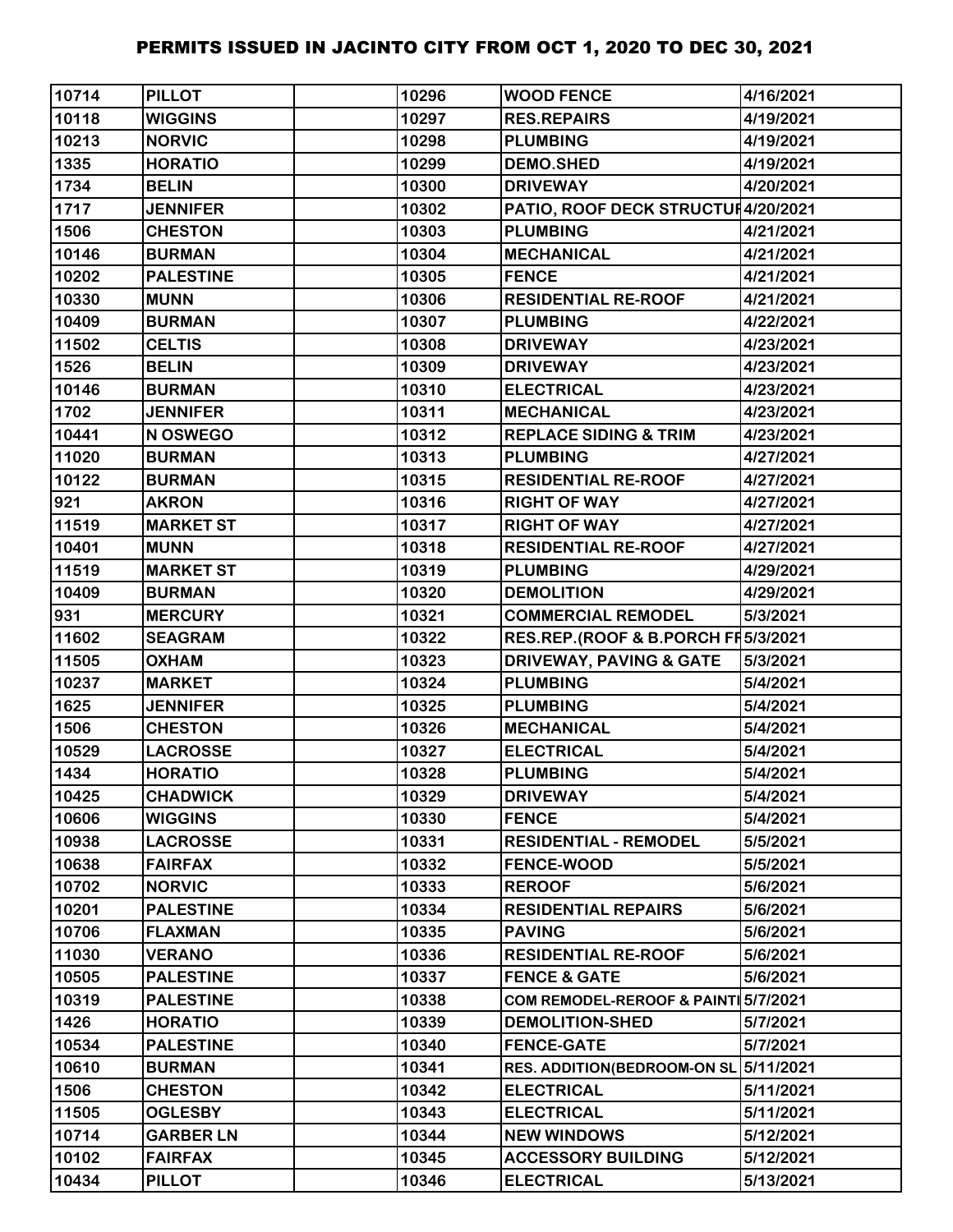| 10918           | <b>FLAXMAN</b>    | 10347 | <b>4FT TALL PICKET FENCE</b>             | 5/13/2021 |
|-----------------|-------------------|-------|------------------------------------------|-----------|
| 10345           | <b>N LACROSSE</b> | 10348 | <b>RESIDENTIAL RE-ROOF</b>               | 5/13/2021 |
| 10237           | <b>MARKET</b>     | 10349 | <b>MECHANICAL</b>                        | 5/14/2021 |
| 1702            | <b>JENNIFER</b>   | 10350 | <b>DRIVEWAY</b>                          | 5/14/2021 |
| 11518           | <b>CELTIS</b>     | 10351 | <b>PLUMBING</b>                          | 5/14/2021 |
| 10209           | <b>RUMAR</b>      | 10352 | <b>GAZEBO</b>                            | 5/14/2021 |
| 11009           | <b>WIGGINS</b>    | 10353 | <b>PLUMBING</b>                          | 5/17/2021 |
| 10433           | <b>LANE</b>       | 10354 | <b>LEVEL BLOCK &amp; BASE FOUNDATION</b> | 5/17/2021 |
| 10501           | <b>WIGGINS</b>    | 10355 | <b>RESIDENTIAL RE-ROOF</b>               | 5/17/2021 |
| 10824           | <b>INVIERNO</b>   | 10356 | <b>LEVEL BLK &amp; BASE AND ADDITION</b> | 5/17/2021 |
| 10510           | <b>CHADWICK</b>   | 10357 | <b>DRIVEWAY</b>                          | 5/18/2021 |
| 10345           | <b>LANE</b>       | 10358 | <b>RESIDENTIAL ADDITION</b>              | 5/18/2021 |
| 10533           | <b>BURMAN</b>     | 10359 | <b>FENCE &amp; RESIDENTIAL REPAIRS</b>   | 5/18/2021 |
| 11013           | <b>VERANO</b>     | 10360 | LEVEL BLK & BASE AND RE-ROOF             | 5/18/2021 |
| 10909           | <b>OSWEGO</b>     | 10361 | <b>RESIDENTIAL REPAIRS</b>               | 5/18/2021 |
| 1705            | <b>SERPENTINE</b> | 10362 | <b>GENERATOR</b>                         | 5/19/2021 |
| 1705            | <b>SERPENTINE</b> | 10363 | <b>ELECTRICAL</b>                        | 5/19/2021 |
| 1705            | <b>SERPENTINE</b> | 10364 | <b>PLUMBING</b>                          | 5/19/2021 |
| 10225           | <b>MUNN</b>       | 10365 | <b>WOOD FENCE</b>                        | 5/20/2021 |
| 10517           | <b>CHADWICK</b>   | 10366 | <b>RESIDENTIAL RE-ROOF</b>               | 5/19/2021 |
| 1317            | <b>BELIN</b>      | 10367 | <b>PLUMBING</b>                          | 5/20/2021 |
| 11513           | <b>SEAGRAM</b>    | 10368 | <b>ACCESORY BUILDING</b>                 | 5/21/2021 |
| 10337           | <b>PILLOT</b>     | 10369 | <b>PAVING</b>                            | 5/21/2021 |
| 1627            | <b>CHAZEN</b>     | 10370 | <b>RESIDENTIAL RE-ROOF</b>               | 5/21/2021 |
| 10510           | <b>FLAXMAN</b>    | 10371 | <b>FENCE</b>                             | 5/21/2021 |
| 10909           | <b>INVIERNO</b>   | 10372 | <b>RESIDENTIAL RE-ROOF</b>               | 6/4/2021  |
| 10727           | <b>MUNN</b>       | 10373 | <b>DRIVEWAY</b>                          | 5/25/2021 |
| 10402           | <b>FLAXMAN</b>    | 10374 | <b>RES.REP (WINDOWS)</b>                 | 5/26/2021 |
| SC <sub>2</sub> | <b>BURMAN</b>     | 10375 | <b>ELECTRICAL</b>                        | 5/26/2021 |
| 10117           | <b>LANE</b>       | 10376 | <b>RES.REM.(SOLAR PANELS)</b>            | 5/26/2021 |
| 10117           | <b>LANE</b>       | 10377 | <b>ELECTRICAL</b>                        | 5/26/2021 |
| 10425           | <b>PILLOT</b>     | 10378 | <b>REROOF</b>                            | 5/26/2021 |
| 10346           | <b>MUNN</b>       | 10379 | <b>REROOF</b>                            | 5/26/2021 |
| 1022            | <b>AKRON</b>      | 10380 | <b>REROOF</b>                            | 5/26/2021 |
| 10922           | <b>LACROSSE</b>   | 10381 | <b>DRIVEWAY</b>                          | 5/27/2021 |
| 10713           | <b>FAIRFAX</b>    | 10382 | <b>ELECTRICAL</b>                        | 5/28/2021 |
| 1406            | <b>BELIN</b>      | 10383 | <b>GENERATOR</b>                         | 5/28/2021 |
| 1406            | <b>BELIN</b>      | 10384 | <b>ELECTRICAL</b>                        | 5/28/2021 |
| 1506            | <b>CHESTON</b>    | 10385 | <b>DRIVEWAY</b>                          | 5/28/2021 |
| 1701            | <b>CHAZEN</b>     | 10386 | PAVING(WALKWAY&PATIO)                    | 5/28/2021 |
| 10429           | <b>LANE</b>       | 10387 | <b>PLUMBING</b>                          | 5/28/2021 |
| 10702           | <b>BURMAN</b>     | 10388 | <b>REPLACE SIDING</b>                    | 6/1/2021  |
| 10502           | <b>PILLOT</b>     | 10389 | <b>DRIVEWAY</b>                          | 6/1/2021  |
| 1006            | <b>DACUS</b>      | 10390 | <b>PLUMBING</b>                          | 6/1/2021  |
| 10638           | <b>FAIRFAX</b>    | 10391 | <b>PAVING</b>                            | 6/1/2021  |
| 11419           | <b>MUNN</b>       | 10392 | <b>PLUMBING</b>                          | 6/2/2021  |
| 11030           | <b>VERANO</b>     | 10393 | <b>PATIO</b>                             | 6/2/2021  |
| 11037           | <b>MARKET</b>     | 10394 | <b>ELECTRICAL</b>                        | 6/3/2021  |
| 11618           | <b>SEAGRAM</b>    | 10395 | <b>DRIVEWAY</b>                          | 6/3/2021  |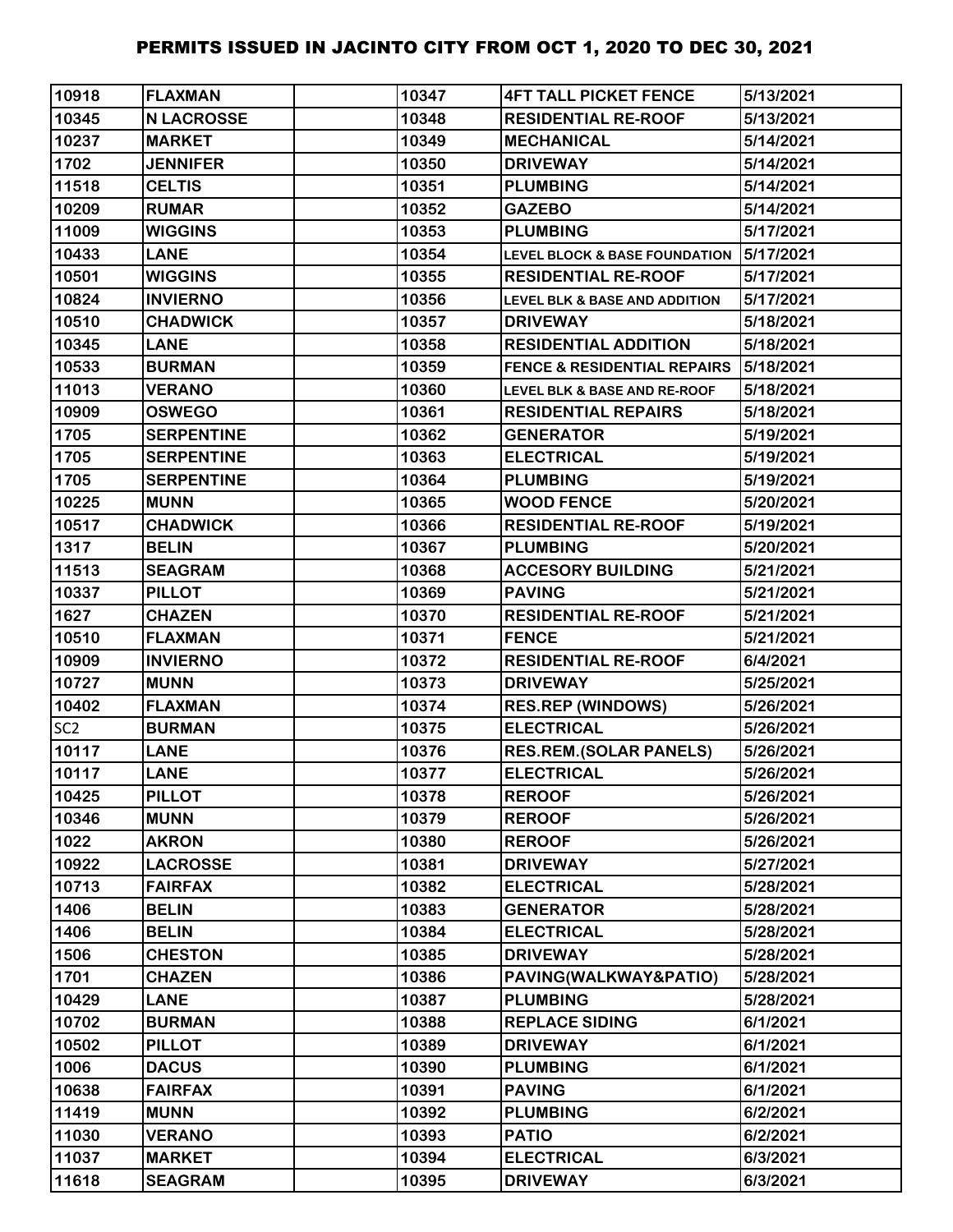| 11110 | <b>MUSCATINE</b>  |     | 10396 | <b>RESIDENTIAL REPAIRS</b>            | 6/3/2021  |
|-------|-------------------|-----|-------|---------------------------------------|-----------|
| 10533 | <b>WIGGINS</b>    |     | 10397 | <b>ELECTRICAL</b>                     | 6/4/2021  |
| 10533 | <b>WIGGINS</b>    |     | 10398 | SOLAR PANEL INSTALLATION 6/4/2021     |           |
| 10426 | <b>PALESTINE</b>  |     | 10399 | <b>GRADE/FILL DIRT</b>                | 6/4/2021  |
| 10213 | <b>BURMAN</b>     |     | 10400 | <b>ELECTRICAL</b>                     | 6/7/2021  |
| 11510 | <b>OXHAM</b>      |     | 10401 | <b>MECHANICAL</b>                     | 6/7/2021  |
| 1501  | <b>MERCURY</b>    |     | 10402 | <b>ELECTRICAL</b>                     | 6/7/2021  |
| 1006  | <b>DACUS</b>      |     | 10403 | <b>DEMOLITION-HOUSE</b>               | 6/8/2021  |
| 931   | <b>MERCURY</b>    | В   | 10404 | <b>ELECTRICAL</b>                     | 6/9/2021  |
| 931   | <b>MERCURY</b>    | А   | 10405 | ELECTRICAL #4124                      | 6/9/2021  |
| 10434 | <b>BURMAN</b>     |     | 10406 | <b>MECHANICAL</b>                     | 6/9/2021  |
| 10237 | <b>MARKET</b>     |     | 10407 | <b>PLUMBING 4" FIRE LINE</b>          | 6/9/2021  |
| 10309 | <b>PILLOT</b>     |     | 10408 | <b>PLUMBING</b>                       | 6/9/2021  |
| 10121 | <b>CHADWICK</b>   |     | 10409 | <b>ELECTRICAL</b>                     | 6/9/2021  |
| 10245 | <b>MUNN</b>       |     | 10410 | <b>DRIVEWAY</b>                       | 6/9/2021  |
| 1729  | <b>JENNIFER</b>   |     | 10411 | <b>REROOF AND REPAIR FENCE</b>        | 6/10/2021 |
| 10804 | <b>MUNN</b>       |     | 10412 | <b>ELECTRICAL</b>                     | 6/10/2021 |
| 1704  | <b>HOLLAND#1</b>  |     | 10413 | <b>GAS TEST</b>                       | 6/10/2021 |
| 10402 | <b>SLACROSSE</b>  |     | 10414 | <b>REROOF</b>                         | 6/10/2021 |
| 10329 | <b>NORVIC</b>     |     | 10415 | <b>PLUMBING</b>                       | 6/10/2021 |
| 10117 | <b>LANE</b>       |     | 10416 | <b>DRIVEWAY</b>                       | 6/10/2021 |
| 10334 | <b>N LACROSSE</b> |     | 10417 | <b>RESIDENTIAL REPAIRS</b>            | 6/10/2021 |
| 11211 | <b>MUNN</b>       |     | 10418 | PAVING CRUSHED ASPHALT                | 6/11/2021 |
| 10222 | <b>WIGGINS</b>    |     | 10419 | <b>RESIDENTIAL RE-ROOF</b>            | 6/14/2021 |
| 1522  | <b>CHESTON</b>    |     | 10420 | <b>RESIDENTIAL RE-ROOF</b>            | 6/14/2021 |
| 1501  | <b>SERPENTINE</b> |     | 10421 | <b>RESIDENTIAL RE-ROOF</b>            | 6/15/2021 |
| 10301 | <b>FAIRFAX</b>    |     | 10422 | <b>RESIDENTIAL RE-ROOF</b>            | 6/15/2021 |
| 1406  | <b>BELIN</b>      |     | 10423 | <b>PLUMBING</b>                       | 6/16/2021 |
| 10511 | <b>LACROSSE</b>   | 239 | 10424 | <b>ELECTRICAL</b>                     | 6/16/2021 |
| 10511 | <b>LACROSSE</b>   | 240 | 10425 | <b>ELECTRICAL</b>                     | 6/16/2021 |
| 10511 | <b>LACROSSE</b>   | 228 | 10426 | <b>ELECTRICAL</b>                     | 6/16/2021 |
| 10511 | <b>LACROSSE</b>   |     | 10427 | <b>ELECTRICAL</b>                     | 6/16/2021 |
| 11121 | <b>MARKET D</b>   |     | 10428 | <b>COMMERCIAL RE-ROOF</b>             | 6/16/2021 |
| 10337 | <b>BURMAN</b>     |     | 10429 | <b>FENCE</b>                          | 6/16/2021 |
| 10201 | <b>PALESTINE</b>  |     | 10430 | <b>ELECTRICAL</b>                     | 6/17/2021 |
| 10611 | <b>PALESTINE</b>  |     | 10431 | PARTIAL DEMOLITION BACK BLD 6/17/2021 |           |
| 10326 | <b>PALESTINE</b>  | В   | 10432 | <b>ELECTRICAL</b>                     | 6/17/2021 |
| 10209 | <b>RUMAR</b>      |     | 10433 | <b>WOOD SHED</b>                      | 6/18/2021 |
| 10102 | <b>NORVIC</b>     |     | 10434 | <b>RES.RE-ROOF</b>                    | 6/21/2021 |
| 10206 | <b>FLAXMAN</b>    |     | 10435 | <b>WOOD FENCE</b>                     | 6/21/2021 |
| 1611  | <b>JENNIFER</b>   |     | 10436 | <b>FENCE</b>                          | 6/21/2021 |
| 1418  | <b>JENNIFER</b>   |     | 10437 | <b>PLB</b>                            | 6/23/2021 |
| 10309 | <b>PILLOT</b>     |     | 10438 | <b>ELEC</b>                           | 6/23/2021 |
| 10610 | <b>BURMAN</b>     |     | 10439 | <b>PLB</b>                            | 6/24/2021 |
| 10613 | <b>FAIRFAX</b>    |     | 10440 | <b>LEVEL-BLK &amp; BASE</b>           | 6/25/2021 |
| 1418  | <b>HORATIO</b>    |     | 10441 | DRIVEWAY & METAL CARPORT 6/25/2021    |           |
| 10606 | <b>PILLOT</b>     |     | 10443 | <b>PAVING</b>                         | 6/25/2021 |
| 10630 | <b>FLAXMAN</b>    |     | 10444 | <b>PLB</b>                            | 6/25/2021 |
| 1113  | <b>SIESTA</b>     |     | 10445 | <b>PLB</b>                            | 6/25/2021 |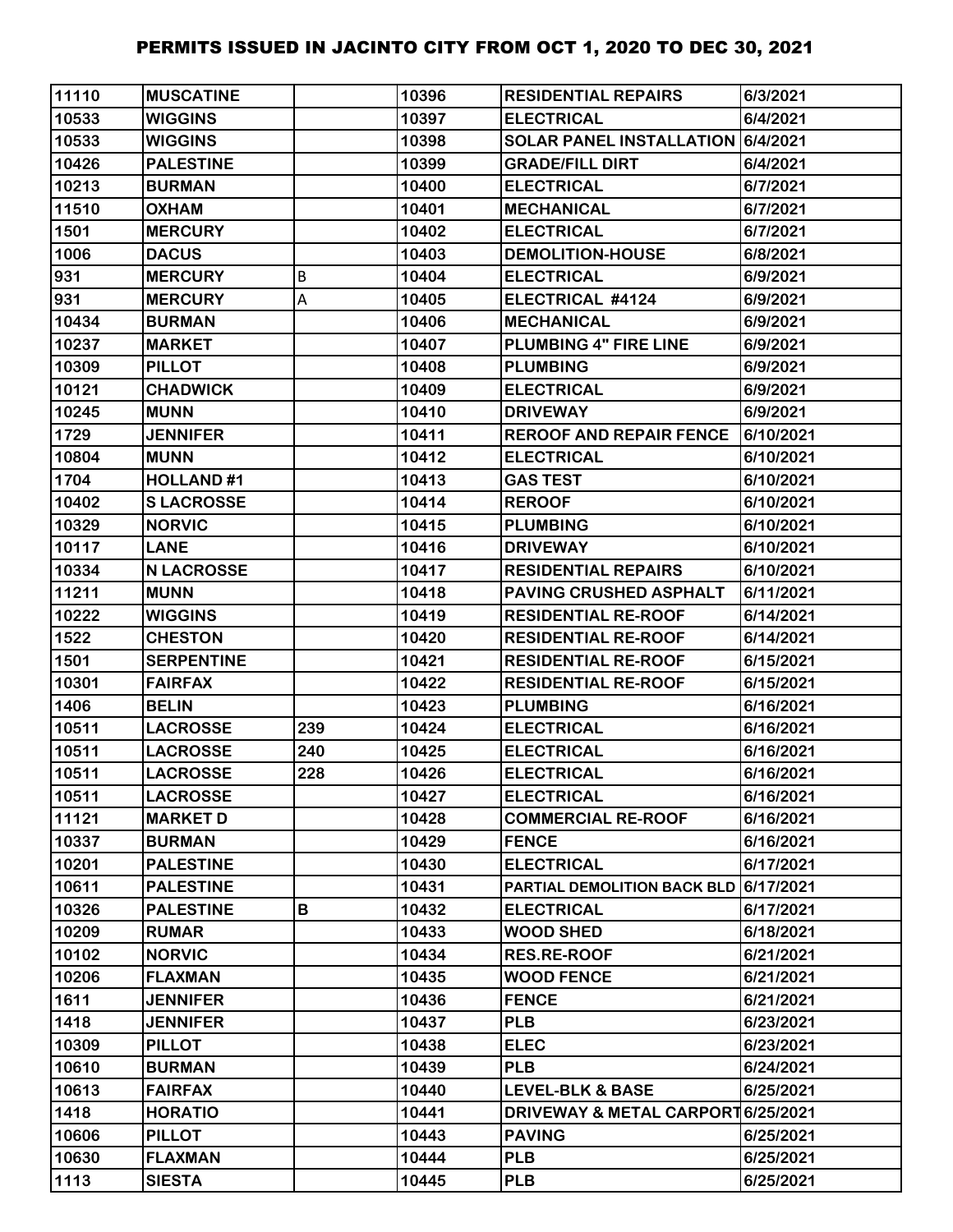| 10438 | <b>MUSCATINE</b>    |   | 10446 | <b>PAVING</b>                                 | 6/25/2021 |
|-------|---------------------|---|-------|-----------------------------------------------|-----------|
| 10145 | <b>MUNN</b>         |   | 10447 | <b>WOOD FENCE</b>                             | 6/25/2021 |
| 10217 | <b>PILLOT</b>       |   | 10448 | <b>WOOD FENCE</b>                             | 6/25/2021 |
| 10430 | <b>MUSCATINE</b>    |   | 10449 | <b>MECHANICAL</b>                             | 6/25/2021 |
| 10617 | <b>FLAXMAN</b>      |   | 10450 | <b>RESIDENTIAL RE-ROOF</b>                    | 6/28/2021 |
| 9990  | <b>EAST FWY</b>     |   | 10451 | STORM DAMAGE DEMOLITION 6/29/2021             |           |
| 11030 | <b>VERANO</b>       |   | 10452 | <b>CARPORT</b>                                | 6/29/2021 |
| 10910 | <b>MUNN</b>         |   | 10453 | <b>ELECTRICAL</b>                             | 6/30/2021 |
| 10618 | <b>PILLOT</b>       |   | 10454 | <b>PAVING</b>                                 | 7/1/2021  |
| 10506 | <b>WIGGINS</b>      |   | 10455 | PORCH AND RES. RE-ROOF                        | 7/1/2021  |
| 10134 | <b>PILLOT</b>       |   | 10456 | <b>FENCE</b>                                  | 7/1/2021  |
| 1722  | <b>CHAZEN</b>       |   | 10457 | <b>REPAIR PORCH &amp; SHED</b>                | 7/1/2021  |
| 10309 | <b>PILLOT</b>       |   | 10458 | <b>DEMOLITION OF GARAGE</b>                   | 7/1/2021  |
| 10138 | <b>MUSCATINE</b>    |   | 10459 | <b>ELECTRICAL</b>                             | 7/2/2021  |
| 10911 | <b>MUNN</b>         |   | 10460 | <b>CARPORT</b>                                | 7/2/2021  |
| 10417 | <b>N OSWEGO</b>     |   | 10461 | <b>FENCE</b>                                  | 7/2/2021  |
| 10625 | <b>NORVIC</b>       |   | 10462 | <b>RESIDENTIAL REPAIRS</b>                    | 7/6/2021  |
| 10625 | <b>NORVIC</b>       |   | 10463 | <b>PLUMBING</b>                               | 7/6/2021  |
| 10314 | <b>FLAXMAN</b>      |   | 10464 | <b>RESIDENTIAL RE-ROOF</b>                    | 7/6/2021  |
| 9990  | <b>EAST FREEWAY</b> | C | 10465 | <b>ELECTRICAL</b>                             | 7/7/2021  |
| 9701  | <b>MARKET</b>       |   | 10466 | <b>ELECTRICAL</b>                             | 7/7/2021  |
| 10521 | <b>WIGGINS</b>      |   | 10467 | <b>REPLACE SIDING AND WINDOV 7/7/2021</b>     |           |
| 10129 | <b>FAIRFAX</b>      |   | 10468 | <b>RESIDENTIAL RE-ROOF</b>                    | 7/7/2021  |
| 10414 | <b>FLAXMAN</b>      |   | 10469 | <b>RESIDENTIAL RE-ROOF</b>                    | 7/7/2021  |
| 10414 | <b>SLACROSSE</b>    |   | 10470 | <b>RESIDENTIAL ADDITION &amp; POR7/7/2021</b> |           |
| 10733 | <b>BURMAN</b>       |   | 10471 | <b>PAVING</b>                                 | 7/8/2021  |
| 9990  | <b>EAST FWY</b>     | В | 10472 | <b>PLUMBING</b>                               | 7/8/2021  |
| 1317  | <b>SERPENTINE</b>   |   | 10473 | <b>RESIDENTIAL RE-ROOF</b>                    | 7/9/2021  |
| 10430 | <b>MUSCATINE</b>    |   | 10474 | <b>ELECTRICAL</b>                             | 7/9/2021  |
| 10430 | <b>PALESTINE</b>    |   | 10475 | <b>BRICK SIDING</b>                           | 7/9/2021  |
| 9990  | <b>EAST FWY</b>     |   | 10476 | <b>COMMERCIAL REMODEL</b>                     | 7/12/2021 |
| 10613 | <b>MUSCATINE</b>    |   | 10477 | <b>ELECTRICAL</b>                             | 7/12/2021 |
| 10309 | <b>PILLOT</b>       |   | 10478 | <b>FENCE</b>                                  | 7/12/2021 |
| 10941 | <b>VERANO</b>       |   | 10479 | <b>REROOF</b>                                 | 7/13/2021 |
| 11618 | <b>SEAGRAM</b>      |   | 10480 | <b>RESIDENTIAL REPAIRS</b>                    | 7/13/2021 |
| 918   | <b>MERCURY</b>      | 1 | 10481 | <b>COMMERCIAL REMODEL</b>                     | 7/13/2021 |
| 1702  | <b>BELIN</b>        |   | 10482 | <b>RESIDENTIAL ADDITION</b>                   | 7/13/2021 |
| 10129 | <b>CHADWICK</b>     |   | 10483 | <b>RESIDENTIAL RE-ROOF</b>                    | 7/14/2021 |
| 1705  | <b>SERPENTINE</b>   |   | 10484 | <b>PLUMBING</b>                               | 7/14/2021 |
| 10341 | <b>PALESTINE</b>    |   | 10485 | 2 WALL SIGNS & ONE POLE SI07/14/2021          |           |
| 10341 | <b>PALESTINE</b>    |   | 10486 | <b>ELECTRICAL FOR SIGNS</b>                   | 7/14/2021 |
| 11406 | <b>MUNN</b>         |   | 10487 | <b>PAVING (IN BACK)</b>                       | 7/15/2021 |
| 10421 | <b>LANE</b>         |   | 10488 | <b>PLUMBING</b>                               | 7/16/2021 |
| 918   | <b>MERCURY</b>      | 1 | 10489 | <b>ELECTRICAL</b>                             | 7/16/2021 |
| 1602  | <b>CASPERSON</b>    |   | 10490 | <b>RESIDENTIAL RE-ROOF</b>                    | 7/16/2021 |
| 10517 | <b>WIGGINS</b>      |   | 10491 | <b>RESIDENTIAL REPAIRS</b>                    | 7/16/2021 |
| 10517 | <b>WIGGINS</b>      |   | 10492 | <b>ELECTRICAL</b>                             | 7/16/2021 |
| 10345 | <b>LANE</b>         |   | 10493 | <b>ELECTRICAL</b>                             | 7/19/2021 |
| 10533 | <b>WIGGINS</b>      |   | 10494 | <b>2 DRIVEWAYS</b>                            | 7/20/2021 |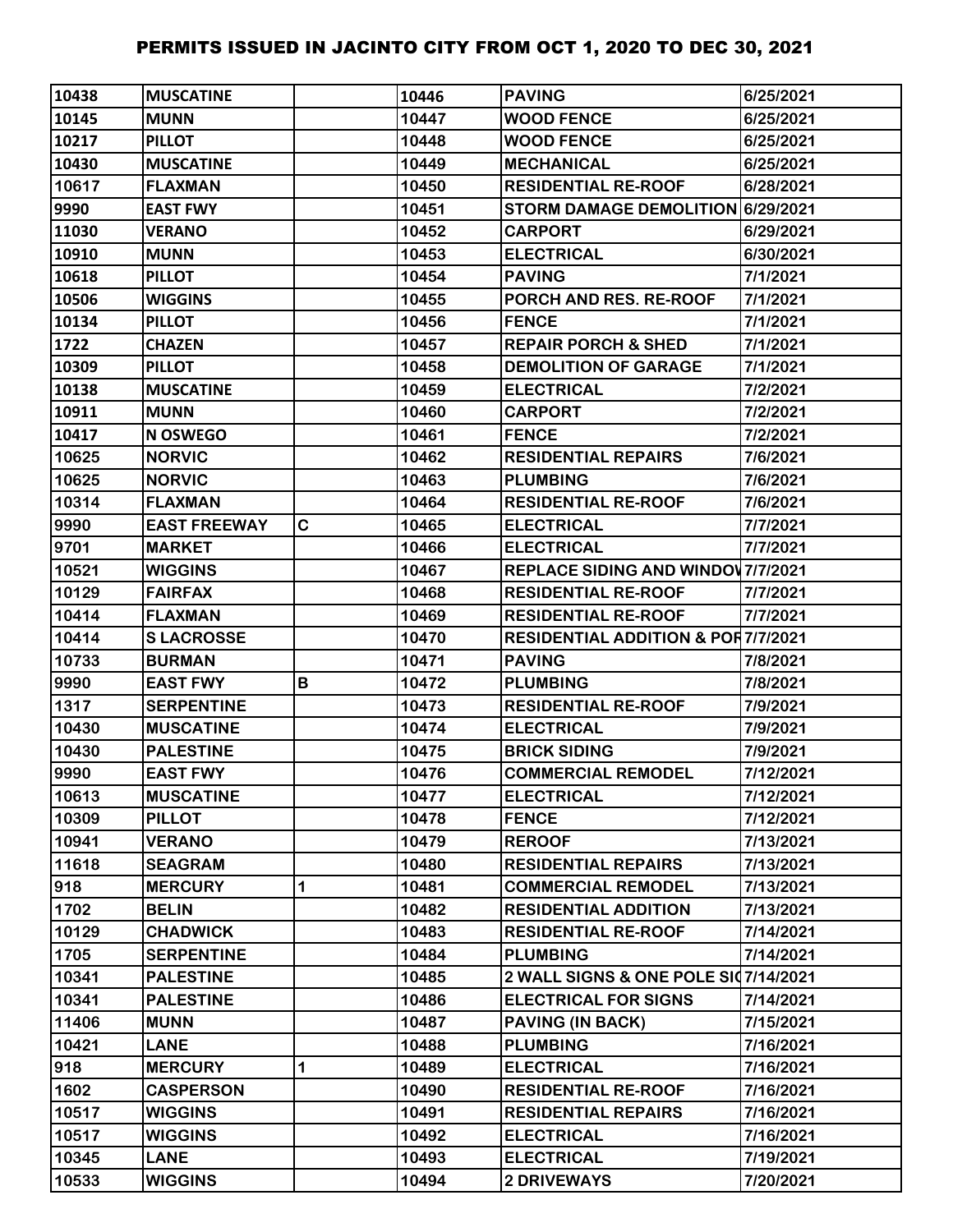| 1101  | <b>HOLLAND</b>    | B   | 10495 | <b>ELECTRICAL</b>                         | 7/20/2021 |
|-------|-------------------|-----|-------|-------------------------------------------|-----------|
| 10117 | <b>RUMAR</b>      |     | 10496 | <b>RESIDENTIAL RE-ROOF</b>                | 7/20/2021 |
| 10345 | <b>LAND</b>       |     | 10497 | <b>PLUMBING</b>                           | 7/20/2021 |
| 10114 | <b>CHADWICK</b>   |     | 10498 | <b>ELECTRICAL</b>                         | 7/21/2021 |
| 10241 | <b>FLAXMAN</b>    |     | 10499 | <b>FENCE</b>                              | 7/21/2021 |
| 10337 | <b>PILLOT</b>     |     | 10500 | <b>GARAGE ADDIITION</b>                   | 7/21/2021 |
| 11502 | <b>TILLIA</b>     |     | 10501 | <b>PLUMBING</b>                           | 7/21/2021 |
| 10521 | <b>WIGGINS</b>    |     | 10502 | <b>RESIDENTIAL RE-ROOF</b>                | 7/21/2021 |
| 1626  | <b>JENNIFER</b>   |     | 10503 | <b>RESIDENTIAL REPAIRS</b>                | 7/21/2021 |
| 11009 | <b>MUSCATINE</b>  |     | 10504 | <b>FENCE</b>                              | 7/22/2021 |
| 10309 | <b>PILLOT</b>     |     | 10505 | <b>CARPORT</b>                            | 7/23/2021 |
| 1613  | <b>MERCURY</b>    |     | 10506 | <b>NEW COMMERCIAL BUILDING 17/26/2021</b> |           |
| 1725  | <b>HOLLAND</b>    |     | 10507 | <b>GRADE/FILL DIRT</b>                    | 7/26/2021 |
| 11005 | <b>MUSCATINE</b>  |     | 10508 | <b>FENCE</b>                              | 7/26/2021 |
| 10417 | N OSWEGO          |     | 10509 | <b>6 FT WOODEN GATE</b>                   | 7/27/2021 |
| 11009 | <b>LACROSSE</b>   |     | 10510 | <b>RES. FOUNDATION REPAIR</b>             | 7/28/2021 |
| 11017 | <b>LACROSSE</b>   |     | 10511 | <b>RESIDENTIAL FOUNDATION RE7/28/2021</b> |           |
| 10506 | <b>PILLOT</b>     |     | 10512 | <b>METAL CARPORT</b>                      | 7/28/2021 |
| 10217 | <b>FLAXMAN</b>    |     | 10513 | <b>ACCESSORY BUILDING</b>                 | 7/29/2021 |
| 10518 | <b>WIGGINS</b>    |     | 10514 | <b>DRIVEWAY</b>                           | 7/29/2021 |
| 10414 | <b>SLACROSSE</b>  |     | 10515 | <b>ELECTRICAL</b>                         | 7/29/2021 |
| 1406  | <b>SERPENTINE</b> |     | 10516 | <b>RESIDENTIAL RE-ROOF</b>                | 7/30/2021 |
| 10406 | <b>MUNN</b>       |     | 10517 | <b>RESIDENTIAL RE-ROOF</b>                | 8/2/2021  |
| 10313 | <b>WIGGINS</b>    |     | 10518 | <b>PLUMBING</b>                           | 8/3/2021  |
| 1721  | <b>CHESTON</b>    |     | 10519 | <b>GATE</b>                               | 8/3/2021  |
| 1401  | <b>SERPENTINE</b> |     | 10520 | <b>FENCE</b>                              | 8/3/2021  |
| 1109  | <b>MERCURY</b>    |     | 10521 | <b>WOOD FENCE</b>                         | 8/3/2021  |
| 1106  | <b>DACUS</b>      |     | 10522 | <b>FENCE</b>                              | 8/3/2021  |
| 1407  | <b>HORATIO</b>    |     | 10523 | <b>RESIDENTIAL REPAIRS</b>                | 8/5/2021  |
| 11519 | <b>MARKET ST</b>  |     | 10524 | PLB- UNDERGROUND 6"FIRE LINE              | 8/4/2021  |
| 10827 | <b>FLAXMAN</b>    |     | 10525 | <b>IMECHANICAL</b>                        | 8/6/2021  |
| 10934 | <b>LACROSSE</b>   |     | 10526 | <b>PLUMBING</b>                           | 8/6/2021  |
| 11109 | <b>VERANO</b>     |     | 10527 | <b>PLUMBING</b>                           | 8/9/2021  |
| 11505 | <b>OGLESBY</b>    |     | 10528 | <b>ELECTRICAL</b>                         | 8/10/2021 |
| 10705 | <b>MUSCATINE</b>  |     | 10529 | <b>CARPORT-METAL</b>                      | 8/10/2021 |
| 10825 | <b>MUSCATINE</b>  |     | 10530 | <b>REPLACE SIDING</b>                     | 8/10/2021 |
| 935   | <b>MERCURY</b>    |     | 10531 | <b>DOUBLE SIDED SIGN</b>                  | 8/10/2021 |
| 935   | <b>MERCURY</b>    |     | 10532 | <b>ELECTRICAL</b>                         | 8/10/2021 |
| 10249 | <b>BURMAN</b>     |     | 10533 | <b>PAVING</b>                             | 8/10/2021 |
| 10506 | <b>CHADWICK</b>   |     | 10534 | <b>DRIVEWAY</b>                           | 8/10/2021 |
| 10530 | <b>PALESTINE</b>  |     | 10535 | <b>RESIDENTIAL - REMODEL</b>              | 8/11/2021 |
| 11410 | <b>EAST FWY</b>   | 150 | 10536 | <b>WALL SIGN</b>                          | 8/11/2021 |
| 11410 | <b>EAST FWY</b>   | 150 | 10537 | <b>ELECTRICAL</b>                         | 8/11/2021 |
| 11030 | <b>VERANO</b>     |     | 10538 | <b>DRIVEWAY</b>                           | 8/11/2021 |
| 1622  | <b>CHESTON</b>    |     | 10539 | <b>PLUMBING</b>                           | 8/12/2021 |
| 11022 | <b>FLAXMAN</b>    |     | 10540 | <b>PLUMBING</b>                           | 8/12/2021 |
| 10634 | <b>WIGGINS</b>    |     | 10541 | <b>RESIDENTIAL RE-ROOF</b>                | 8/12/2021 |
| 10249 | <b>WIGGINS</b>    |     | 10542 | <b>RESIDENTIAL RE-ROOF</b>                | 8/12/2021 |
| 10425 | <b>FLAXMAN</b>    |     | 10543 | <b>RESIDENTIAL RE-ROOF</b>                | 8/13/2021 |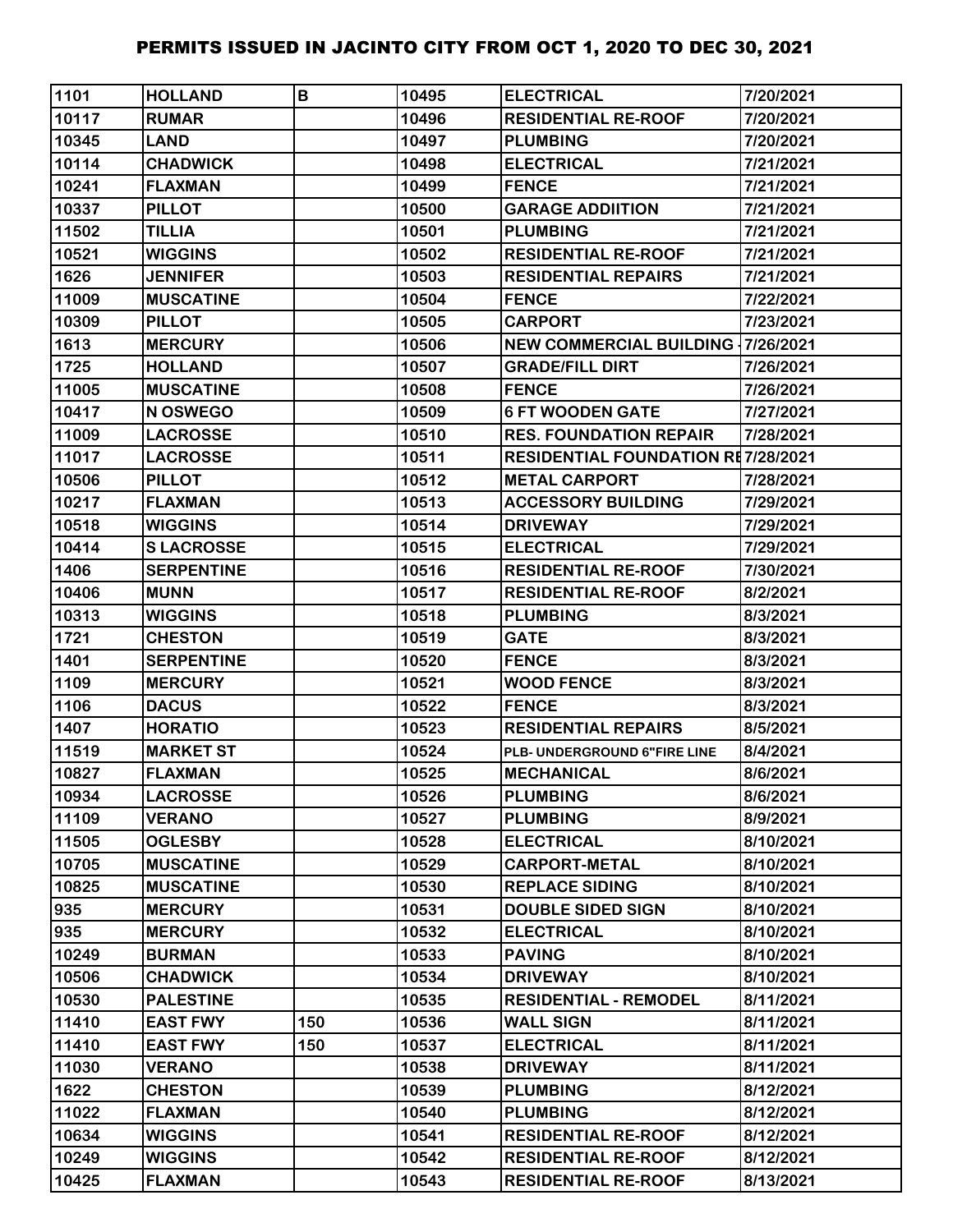| 10509 | <b>LANE</b>         |     | 10544     | <b>CARPORT</b>                      | 8/13/2021 |
|-------|---------------------|-----|-----------|-------------------------------------|-----------|
| 1306  | <b>SERPENTINE</b>   |     | 10545     | <b>RESIDENTIAL RE-ROOF</b>          | 8/16/2021 |
| 10821 | <b>LANE</b>         |     | 10546     | PAVING(ASPHALT OVERLAY-P 8/16/2021  |           |
| 10345 | N OSWEGO            |     | 10547     | <b>ELECTRICAL</b>                   | 8/16/2021 |
| 1106  | <b>DACUS</b>        |     | 10548     | <b>DEMOLITION OF GARAGE</b>         | 8/16/2021 |
| 1722  | <b>CASPERSON</b>    |     | 10549     | <b>REROOF</b>                       | 8/16/2021 |
| 1529  | <b>JENNIFER</b>     |     | 10550     | <b>MECHANICAL</b>                   | 8/17/2021 |
| 11514 | <b>CELTIS</b>       |     | 10551     | <b>DRIVEWAY</b>                     | 8/17/2021 |
| 10629 | <b>BURMAN</b>       |     | 10552     | <b>DRIVEWAY</b>                     | 8/17/2021 |
| 11102 | <b>EAST FWY</b>     | В   | 10552     | <b>ELECTRICAL</b>                   | 2/11/2021 |
| 10101 | <b>PILLOT</b>       |     | 10553     | <b>RESIDENTIAL REPAIRS</b>          | 8/18/2021 |
| 1525  | <b>CHESTON</b>      |     | 10554     | <b>RESIDENTIAL RE-ROOF</b>          | 8/18/2021 |
| 1613  | <b>MERCURY</b>      |     | 10555     | <b>PLUMBING</b>                     | 8/18/2021 |
| 1413  | <b>CHESTON</b>      |     | 10556     | <b>FENCE</b>                        | 8/19/2021 |
| 10731 | <b>MUNN</b>         |     | 10557     | <b>FENCE</b>                        | 8/20/2021 |
| 10727 | <b>MUNN</b>         |     | 10558     | <b>FENCE</b>                        | 8/20/2021 |
| 10901 | <b>MARKET</b>       |     | 10559     | <b>PAVING</b>                       | 8/20/2021 |
| 10705 | <b>BURMAN</b>       |     | 10560     | <b>MECHANICAL</b>                   | 8/20/2021 |
| 10533 | <b>WIGGINS</b>      |     | 10561     | <b>FENCE</b>                        | 8/20/2021 |
| 1407  | <b>HORATIO</b>      |     | 10562     | <b>PAVING</b>                       | 8/23/2021 |
| 1430  | <b>HORATIO</b>      |     | 10563     | <b>CARPORT AND PAVING</b>           | 8/23/2021 |
| 11017 | <b>LACROSSE</b>     |     | 10564     | <b>RESIDENTIAL REPAIRS</b>          | 8/24/2021 |
| 1529  | <b>JENNIFER</b>     |     | 10565     | <b>PLUMBING</b>                     | 8/25/2021 |
| 918   | <b>MERCURY</b>      |     | 110566    | <b>PLUMBING</b>                     | 8/26/2021 |
| 10610 | <b>LACROSSE</b>     |     | 10567     | <b>DRIVEWAY</b>                     | 8/26/2021 |
| 10906 | <b>FLAXMAN</b>      |     | 10568     | <b>BACK PORCH</b>                   | 8/26/2021 |
| 10342 | <b>NORVIC</b>       |     | 10569     | <b>PAVING-SLAB ONLY</b>             | 8/27/2021 |
| 10602 | <b>PILLOT</b>       |     | 10570     | <b>RES. REP (REPLACE POST</b>       | 8/27/2021 |
| 10138 | <b>CHADWICK</b>     |     | 10571     | <b>REROOF-SHINGLES ONLY</b>         | 8/30/2021 |
| 10145 | <b>WIGGINS</b>      |     | 10572     | <b>FENCE-WOOD</b>                   | 8/30/2021 |
| 10821 | <b>MUSCATINE</b>    |     | 10573     | <b>RESIDENTIAL REPAIRS</b>          | 8/31/2021 |
| 10114 | <b>PALESTINE</b>    |     | 10574     | <b>DEMOLITION OF EXISTING</b>       | 8/31/2021 |
| 10324 | <b>PALESTINE</b>    |     | 10575     | <b>PLUMBING</b>                     | 8/31/2021 |
| 11410 | <b>EAST FWY</b>     |     | 150 10576 | <b>ELECTRICAL</b>                   | 9/1/2021  |
| 1715  | <b>HOLLAND</b>      |     | 10577     | <b>ELECTRICAL</b>                   | 9/1/2021  |
| 11505 | <b>OGLESBY</b>      |     | 10578     | <b>PLUMBING</b>                     | 9/2/2021  |
| 10501 | <b>MUSCATINE</b>    |     | 10579     | <b>DEMOLITION OF INTERIOR</b>       | 9/3/2021  |
| 1704  | <b>HOLLAND</b>      |     | 10580     | <b>RESIDENTIAL RE-ROOF</b>          | 9/3/2021  |
| 1414  | <b>HORATIO</b>      |     | 10581     | <b>PLUMBING</b>                     | 9/7/2021  |
| 10145 | <b>CHADWICK</b>     |     | 10582     | <b>RESIDENTIAL RE-ROOF</b>          | 9/7/2021  |
| 10114 | <b>PALESTINE</b>    |     | 10583     | PLUMBING DISCONNECT                 | 9/7/2021  |
| 10402 | <b>S OSWEGO</b>     |     | 10584     | <b>DRIVEWAY</b>                     | 9/7/2021  |
| 10342 | <b>NORVIC</b>       |     | 10585     | <b>PLUMBING</b>                     | 9/7/2021  |
| 10214 | <b>PALESTINE</b>    |     | 10586     | DEMOLITION OF PORCH & SHE9/8/2021   |           |
| 1101  | <b>SIESTA</b>       |     | 10587     | <b>DEMOLITION-GARAGE</b>            | 9/8/2021  |
| 1026  | <b>AKRON</b>        |     | 10588     | RESIDENTIAL RE-ROOF (GARA 9/8/2021  |           |
| 10237 | <b>PILLOT</b>       |     | 10589     | NEW RESIDENTIAL - BUILDING 9/9/2021 |           |
| 11410 | <b>EAST FWY 150</b> | 150 | 10590     | <b>COMMERCIAL REMODEL</b>           | 9/9/2021  |
| 11202 | <b>OSWEGO</b>       |     | 10591     | <b>FOUNDATION REPAIR</b>            | 9/9/2021  |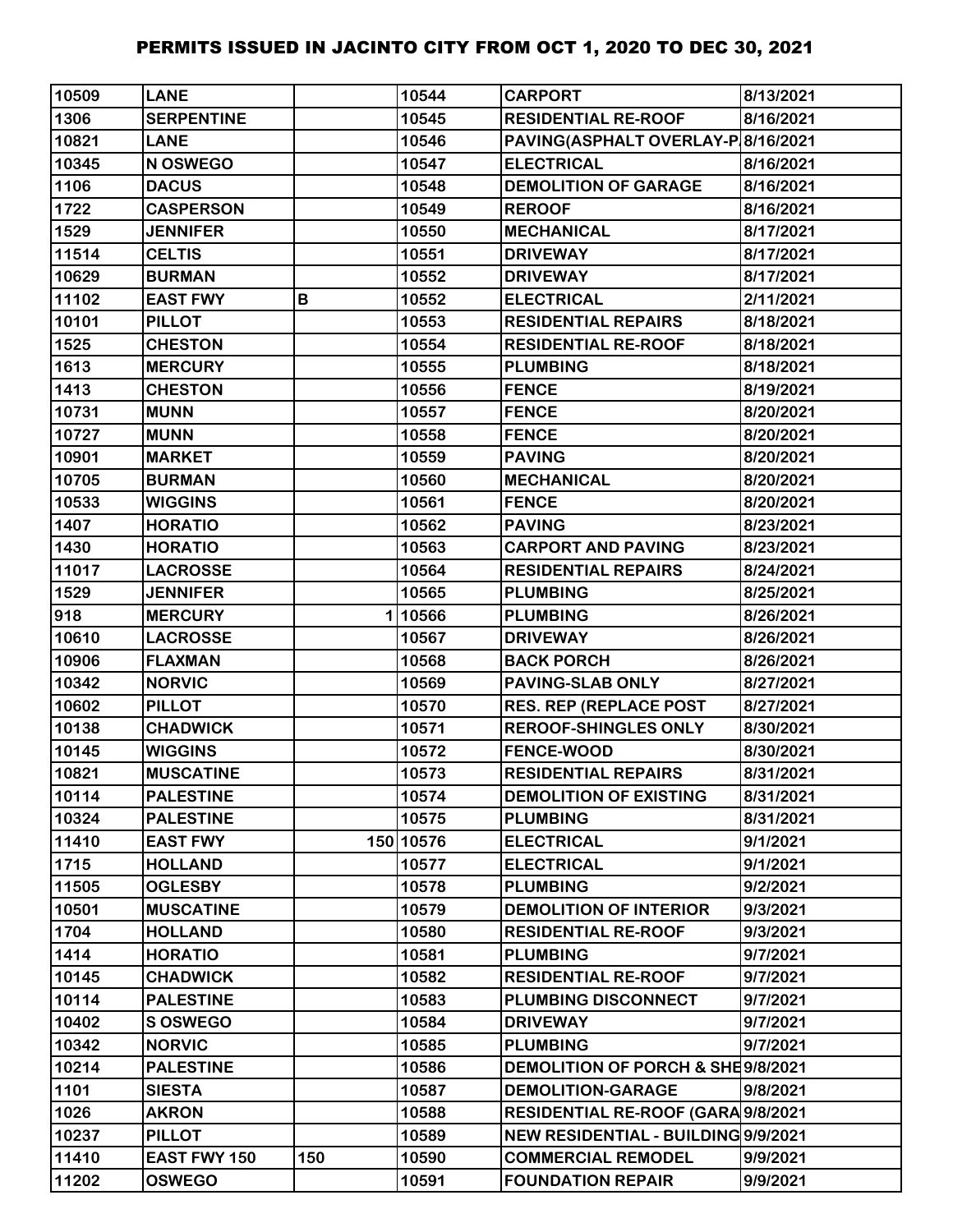| 10346 | <b>CHADWICK</b>   |     | 10592 | <b>FENCE-IRON- 6FT TALL</b>            | 9/9/2021  |
|-------|-------------------|-----|-------|----------------------------------------|-----------|
| 10705 | <b>FLAXMAN</b>    |     | 10593 | <b>ELECTRICAL</b>                      | 9/9/2021  |
| 9701  | <b>MARKET</b>     |     | 10594 | <b>COMMERCIAL REMODEL</b>              | 9/9/2021  |
| 10401 | <b>PALESTINE</b>  |     | 10595 | <b>ELECTRICAL</b>                      | 9/9/2021  |
| 10118 | <b>WIGGINS</b>    |     | 10596 | <b>REROOF</b>                          | 9/8/2021  |
| 1305  | <b>KILROY</b>     |     | 10597 | <b>ELECTRICAL</b>                      | 9/9/2021  |
| 10345 | <b>N LACROSSE</b> |     | 10598 | <b>FRONT PORCH</b>                     | 9/9/2021  |
| 10634 | <b>MUNN</b>       |     | 10599 | SOLAR PANEL INSTALLATION  9/10/2021    |           |
| 10634 | <b>MUNN</b>       |     | 10600 | <b>ELECTRICAL</b>                      | 9/10/2021 |
| 10242 | <b>PALESTINE</b>  |     | 10601 | <b>RESIDENTIAL REPAIRS-PAINT &amp;</b> | 9/10/2021 |
| 10414 | <b>CHADWICK</b>   |     | 10602 | RESIDENTIAL-REMODEL(ADDITI             | 9/10/2021 |
| 10205 | <b>LANE</b>       |     | 10603 | <b>RESIDENTIAL REPAIR</b>              | 9/13/2021 |
| 10509 | <b>BURMAN</b>     |     | 10604 | <b>CARPORT</b>                         | 9/14/2021 |
| 10602 | <b>LANE</b>       |     | 10605 | <b>PORCH &amp; REPAIR BALCONY</b>      | 9/16/2021 |
| 11420 | <b>LANE</b>       |     | 10606 | <b>RE-ROOF</b>                         | 9/16/2021 |
| 10313 | <b>WIGGINS</b>    |     | 10607 | <b>RES.REPAIRS</b>                     | 9/16/2021 |
| 11613 | <b>FLAXMAN</b>    |     | 10608 | <b>DRIVEWAY</b>                        | 9/16/2021 |
| 10337 | <b>BURMAN</b>     |     | 10609 | <b>FENCE</b>                           | 9/17/2021 |
| 11601 | <b>CELTIS</b>     |     | 10610 | <b>ELECTRICAL</b>                      | 9/17/2021 |
| 11605 | <b>CELTIS</b>     |     | 10611 | <b>ELECTRICAL</b>                      | 9/17/2021 |
| 1301  | <b>JENNIFER</b>   |     | 10612 | <b>ELECTRICAL</b>                      | 9/17/2021 |
| 10129 | <b>FAIRFAX</b>    |     | 10613 | <b>FENCE</b>                           | 9/17/2021 |
| 1101  | <b>HOLLAND</b>    |     | 10614 | <b>SIDING</b>                          | 9/20/2021 |
| 9701  | <b>MARKET</b>     |     | 10615 | <b>FENCE REPAIR</b>                    | 9/20/2021 |
| 10933 | <b>MUSCATINE</b>  |     | 10616 | <b>PLUMBING</b>                        | 9/20/2021 |
| 10522 | <b>NORVIC</b>     |     | 10617 | <b>PLUMBING</b>                        | 9/20/2021 |
| 10237 | <b>PILLOT</b>     |     | 10618 | <b>PLUMBING</b>                        | 9/21/2021 |
| 10149 | <b>FAIFAX</b>     |     | 10619 | <b>RE-ROOF</b>                         | 9/21/2021 |
| 10505 | <b>NORVIC</b>     |     | 10620 | <b>LEVEL</b>                           | 9/21/2021 |
| 10213 | <b>BURMAN</b>     |     | 10621 | <b>PLUMBING</b>                        | 9/22/2021 |
| 10414 | <b>BURMAN</b>     |     | 10622 | PORCH & RES.REPAIRS                    | 9/22/2021 |
| 1306  | <b>MERCURY</b>    |     | 10623 | <b>RE-ROOF</b>                         | 9/23/2021 |
| 11430 | <b>EAST FWY</b>   | 350 | 10624 | <b>RIGHT OF WAY</b>                    | 9/23/2021 |
| 11450 | <b>EAST FWY</b>   |     | 10625 | <b>RIGHT OF WAY</b>                    | 9/23/2021 |
| 10125 | <b>FAIRFAX</b>    |     | 10626 | <b>FENCE</b>                           | 9/24/2021 |
| 11410 | <b>EAST FWY</b>   | 150 | 10627 | <b>PLUMBING</b>                        | 9/24/2021 |
| 10317 | <b>BURMAN</b>     |     | 10628 | <b>FENCE</b>                           | 9/24/2021 |
| 10602 | <b>CHADWICK</b>   |     | 10629 | <b>RES. REPAIRS</b>                    | 9/24/2021 |
| 10701 | <b>MUSCATINE</b>  |     | 10630 | <b>PAVING</b>                          | 9/24/2021 |
| 1401  | <b>JENNIFER</b>   |     | 10631 | <b>DRIVEWAY</b>                        | 9/24/2021 |
| 10802 | <b>LACROSSE</b>   |     | 10632 | <b>CARPORT</b>                         | 9/24/2021 |
| 1306  | <b>MERCURY</b>    |     | 10633 | COMMERCIAL REPAIRS-SIDINQ9/24/2021     |           |
| 9990  | <b>EAST FWY</b>   | E   | 10634 | <b>SIGN</b>                            | 9/27/2021 |
| 9990  | <b>EAST FWY</b>   | E   | 10635 | <b>ELECTRICAL</b>                      | 9/27/2021 |
| 10602 | <b>EAST FWY</b>   |     | 10636 | <b>FENCE</b>                           | 9/27/2021 |
| 1306  | <b>MERCURY</b>    |     | 10637 | <b>COMMERCIAL DOORS AND WINDOW</b>     | 9/28/2021 |
| 1625  | <b>JENNIFER</b>   |     | 10638 | WOOD FENCE-LEFT SIDE OF HOM            | 9/28/2021 |
| 11601 | <b>MARKET ST</b>  |     | 10639 | DEMOLITION OF CELL PHONE TO            | 9/29/2021 |
| 10117 | <b>CHADWICK</b>   |     | 10640 | <b>LEVEL-BLK &amp; BASE</b>            | 9/29/2021 |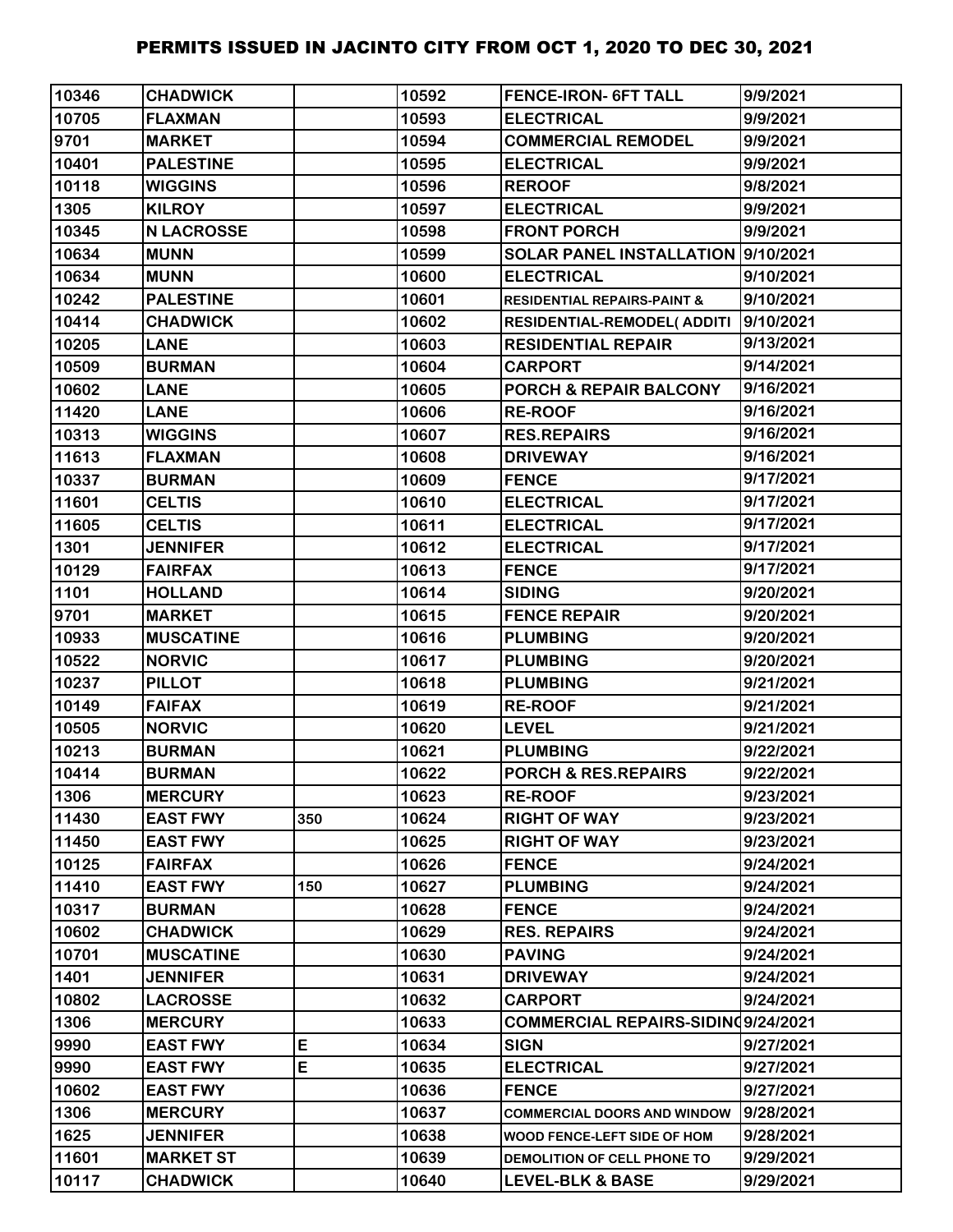| 10725 | <b>NORVIC</b>     |     | 10641 | <b>LEVEL-BLK &amp; BASE</b>               | 9/30/2021  |
|-------|-------------------|-----|-------|-------------------------------------------|------------|
| 11015 | <b>MARKET</b>     | B   | 10642 | <b>COMMERCIAL (DOORS)</b>                 | 10/4/2021  |
| 1705  | <b>SERPENTINE</b> |     | 10643 | <b>PLUMBING</b>                           | 10/4/2021  |
| 10138 | <b>NORVIC</b>     |     | 10644 | <b>RESIDENTIAL REPAIRS</b>                | 10/4/2021  |
| 10530 | <b>MUNN</b>       |     | 10645 | <b>RESIDENTIAL RE-ROOF</b>                | 10/4/2021  |
| 10333 | <b>PILLOT</b>     |     | 10646 | PAVING-F.PORCH CEMENT REP.                | 10/4/2021  |
| 10410 | <b>PALESTINE</b>  |     | 10647 | <b>RAISE ROOF PITCH &amp; RES.REPAIRS</b> | 10/4/2021  |
| 10321 | <b>CHADWICK</b>   |     | 10648 | <b>RE-ROOF</b>                            | 10/5/2021  |
| 10522 | <b>NORVIC</b>     |     | 10649 | <b>RES.REP (Boiler Closet)</b>            | 10/5/2021  |
| 10410 | <b>PALESTINE</b>  |     | 10650 | <b>ELECTRICAL</b>                         | 10/5/2021  |
| 10213 | <b>BURMAN</b>     |     | 10651 | <b>PLUMBING</b>                           | 10/6/2021  |
| 9990  | <b>EAST FWY</b>   | B   | 10652 | <b>COMMERCIAL REMODEL</b>                 | 10/6/2021  |
| 10422 | <b>S OSWEGO</b>   |     | 10653 | <b>RESIDENTIAL REPAIRS</b>                | 10/6/2021  |
| 10610 | <b>BURMAN</b>     |     | 10654 | <b>MECHANICAL</b>                         | 10/6/2021  |
| 10906 | <b>MUSCATINE</b>  |     | 10655 | <b>WOOD FENCE</b>                         | 10/7/2021  |
| 10342 | <b>NORVIC</b>     |     | 10656 | <b>RESIDENTIAL ADDITION</b>               | 10/7/2021  |
| 10609 | <b>LANE</b>       |     | 10657 | <b>RESIDENTIAL REPAIRS</b>                | 10/7/2021  |
| 9990  | <b>EAST FWY</b>   | B   | 10658 | <b>PLUMBING</b>                           | 10/7/2021  |
| 9990  | <b>EAST FWY</b>   | B   | 10659 | <b>ELECTRICAL</b>                         | 10/7/2021  |
| 9990  | <b>EAST FWY</b>   | B   | 10660 | <b>MECHANICAL</b>                         | 10/8/2021  |
| 10609 | <b>LANE</b>       |     | 10661 | <b>PLUMBING</b>                           | 10/8/2021  |
| 1737  | <b>CHESTON</b>    |     | 10662 | <b>PLUMBING</b>                           | 10/8/2021  |
| 10606 | <b>PILLOT</b>     |     | 10663 | <b>BACK PORCH</b>                         | 10/8/2021  |
| 1513  | <b>SHERYL</b>     |     | 10664 | <b>RESIDENTIAL REPIRS</b>                 | 10/8/2021  |
| 10150 | <b>PILLOT</b>     |     | 10665 | <b>RESIDENTIAL REPAIR</b>                 | 10/11/2021 |
| 10150 | <b>PILLOT</b>     |     | 10666 | <b>ELECTRICAL</b>                         | 10/11/2021 |
| 10138 | <b>FLAXMAN</b>    |     | 10667 | <b>SOLAR PANELS</b>                       | 10/11/2021 |
| 10138 | <b>FLAXMAN</b>    |     | 10668 | <b>ELECTRICAL</b>                         | 10/11/2021 |
| 10913 | <b>OSWEGO</b>     |     | 10669 | <b>RESIDENTIAL RE-ROOF</b>                | 10/11/2021 |
| 10314 | <b>EAST FWY</b>   | B   | 10670 | <b>ELECTRICAL</b>                         | 10/12/2021 |
| 10337 | <b>PILLOT</b>     |     | 10671 | <b>ELECTRICAL</b>                         | 10/13/2021 |
| 10921 | <b>WIGGINS</b>    |     | 10672 | <b>DEMOLITION</b>                         | 10/13/2021 |
| 10921 | <b>WIGGINS</b>    |     | 10673 | <b>NEW RESIDENTIAL HOME</b>               | 10/13/2021 |
| 10230 | <b>EAST FWY</b>   | 2/3 | 10674 | <b>R.O.W(INSTALL SM</b>                   | 10/14/2021 |
| 10502 | <b>PILLOT</b>     |     | 10675 | <b>REPLACE SIDING</b>                     | 10/14/2021 |
| 10909 | <b>MUSCATINE</b>  |     | 10676 | <b>RESIDENTIAL REPAIR</b>                 | 10/14/2021 |
| 10610 | <b>BURMAN</b>     |     | 10677 | <b>ELECTRICAL</b>                         | 10/14/2021 |
| 11410 | <b>EAST FWY</b>   | 150 | 10678 | <b>FIRE PROTECTION</b>                    | 10/15/2021 |
| 10529 | <b>LACROSSE</b>   |     | 10679 | <b>REROOF</b>                             | 10/15/2021 |
| 4202  | <b>FIDELITY</b>   |     | 10680 | <b>SIGN</b>                               | 10/15/2021 |
| 4202  | <b>FIDELITY</b>   |     | 10681 | <b>ELECTRICAL</b>                         | 10/15/2021 |
| 11117 | <b>MARKET</b>     |     | 10682 | <b>FENCE</b>                              | 10/15/2021 |
| 10134 | <b>PALESTINE</b>  |     | 10683 | <b>PLUMBING</b>                           | 10/18/2021 |
| 9990  | <b>EAST FWY</b>   | B   | 10684 | <b>PLUMBING</b>                           | 10/18/2021 |
| 10433 | <b>PALESTINE</b>  |     | 10685 | <b>RE-ROOF ONLY</b>                       | 10/19/2021 |
| 10433 | <b>PALESTINE</b>  |     | 10686 | <b>DRIVEWAY-HAS DIP-GUTTER</b>            | 10/19/2021 |
| 10525 | <b>BURMAN</b>     |     | 10687 | <b>PLUMBING</b>                           | 10/19/2021 |
| 10214 | <b>PALESTINE</b>  |     | 10688 | <b>LEVEL-SLAB</b>                         | 10/19/2021 |
| 10606 | <b>CHADWICK</b>   |     | 10689 | <b>ACCESSORY BUILDING</b>                 | 10/19/2021 |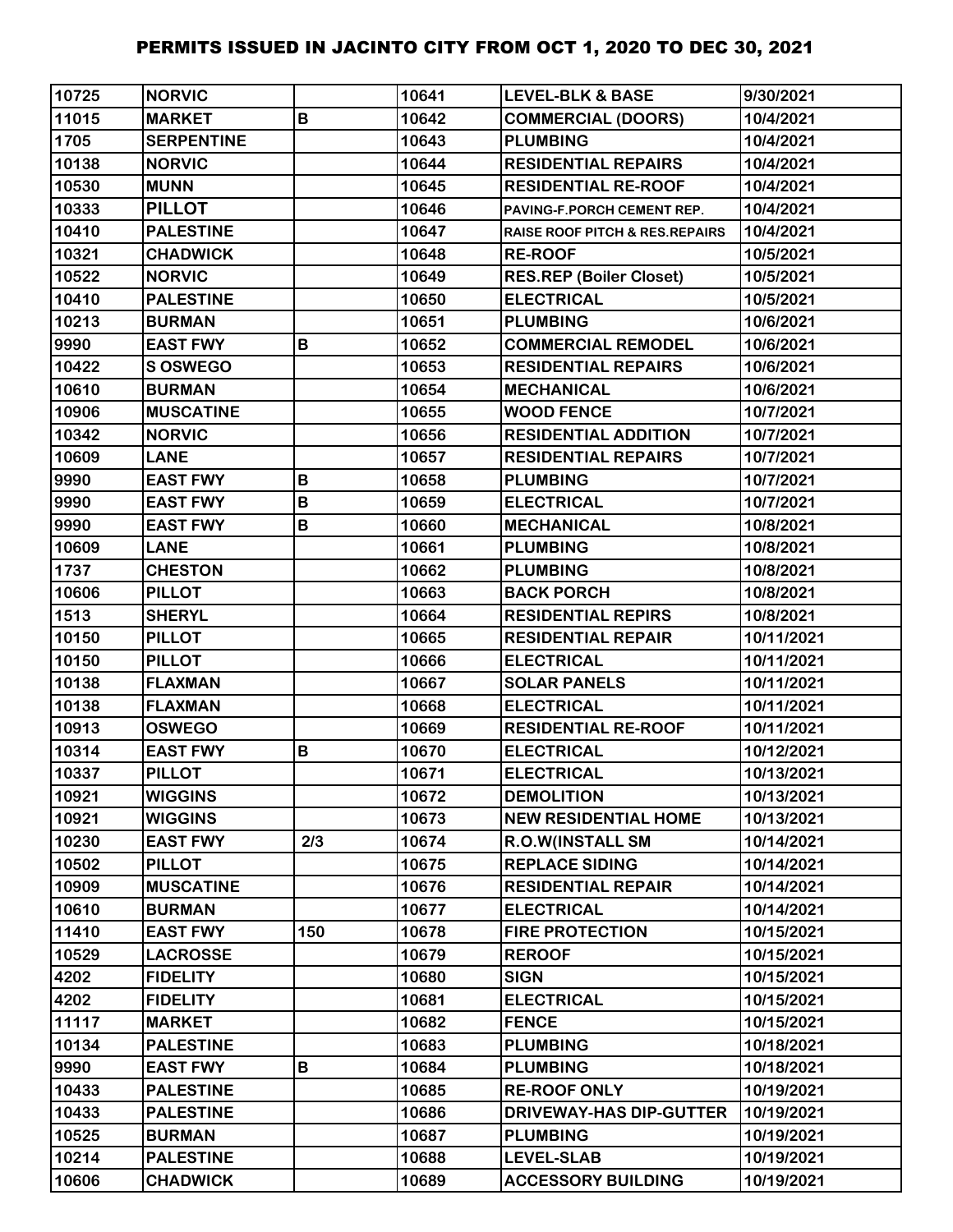| 1606  | <b>BELIN</b>      |   | 10690 | <b>PLUMBING</b>                            | 10/19/2021 |
|-------|-------------------|---|-------|--------------------------------------------|------------|
| 1638  | <b>BELIN</b>      |   | 10691 | <b>GRADE/FILL DIRT</b>                     | 10/19/2021 |
| 10149 | <b>FLAXMAN</b>    |   | 10692 | <b>REROOF</b>                              | 10/20/2021 |
| 10912 | <b>EAST FWY</b>   |   | 10693 | <b>WALL SIGN</b>                           | 10/20/2021 |
| 10912 | <b>EAST FWY</b>   |   | 10694 | DOUBLE SIDED SIGN ON POLE 10/20/2021       |            |
| 10149 | <b>FAIRFAX</b>    |   | 10695 | <b>PLUMBING</b>                            | 10/20/2021 |
| 1501  | <b>JENNIFER</b>   |   | 10696 | <b>RESIDENTIAL REPAIRS</b>                 | 10/21/2021 |
| 10114 | <b>PALESTINE</b>  |   | 10697 | NEW RESIDENTIAL - BUILDING 10/21/2021      |            |
| 1638  | <b>BELIN</b>      |   | 10698 | <b>WOOD FENCE</b>                          | 10/21/2021 |
| 10909 | <b>MUSCATINE</b>  |   | 10699 | BLOCK & BASE FOUNDATION (10/21/2021        |            |
| 10522 | <b>FLAXMAN</b>    |   | 10700 | <b>DRIVEWAY</b>                            | 10/21/2021 |
| 10226 | <b>MUNN</b>       |   | 10701 | <b>RESIDENTIAL RE-ROOF</b>                 | 10/22/2021 |
| 10125 | <b>RUMAR</b>      |   | 10702 | RESD REP-BTHRM FLRS/SHWR 10/22/2021        |            |
| 10521 | <b>NORVIC</b>     |   | 10703 | ACCESSORY BUILDING-SHED 10/25/2021         |            |
| 10117 | <b>PALESTINE</b>  |   | 10704 | RES.REPAIRS(SIDING, PAINT, F 10/25/2021    |            |
| 10518 | <b>WIGGINS</b>    |   | 10705 | <b>ACCESSORY BUILDING</b>                  | 10/25/2021 |
| 10725 | <b>NORVIC</b>     |   | 10706 | <b>PLUMBING</b>                            | 10/25/2021 |
| 10409 | <b>N LACROSSE</b> |   | 10707 | <b>RESIDENTIAL REPAIRS</b>                 | 10/26/2021 |
| 10530 | <b>NORVIC</b>     |   | 10708 | <b>REPLACE SIDING</b>                      | 10/26/2021 |
| 1405  | <b>HOLLAND</b>    |   | 10709 | <b>PLUMBING</b>                            | 10/27/2021 |
| 10608 | <b>OSWEGO</b>     |   | 10710 | <b>SOLAR PANELS</b>                        | 10/27/2021 |
| 10608 | <b>OSWEGO</b>     |   | 10711 | <b>ELECTRICAL</b>                          | 10/27/2021 |
| 10333 | <b>MUNN</b>       |   | 10712 | <b>RESIDENTIAL RE-ROOF</b>                 | 10/27/2021 |
| 10905 | <b>VERANO</b>     |   | 10713 | <b>PLUMBING</b>                            | 10/28/2021 |
| 10433 | <b>PALESTINE</b>  |   | 10714 | <b>ELECTRICAL</b>                          | 10/28/2021 |
| 10237 | <b>PILLOT</b>     |   | 10715 | <b>ELECTRICAL</b>                          | 10/28/2021 |
| 10209 | <b>FLAXMAN</b>    |   | 10716 | <b>RESIDENTIAL RE-ROOF</b>                 | 10/28/2021 |
| 1613  | <b>MERCURY</b>    |   | 10717 | <b>MECHANICAL</b>                          | 10/29/2021 |
| 10114 | <b>PALESTINE</b>  |   | 10718 | <b>PLUMBING</b>                            | 10/29/2021 |
| 11506 | <b>LANE</b>       |   | 10719 | <b>ELECTRICAL</b>                          | 10/29/2021 |
| 10901 | <b>LACROSSE</b>   |   | 10720 | <b>WOOD FENCE 6FT TALL</b>                 | 11/1/2021  |
| 10901 | <b>OSWEGO</b>     |   | 10721 | <b>NEW GARAGE FOUNDATION ONL 11/1/2021</b> |            |
| 1613  | <b>MERCURY</b>    |   | 10722 | <b>DRIVEWAY</b>                            | 11/1/2021  |
| 10334 | <b>FAIRFAX</b>    |   | 10723 | <b>FENCE AND SIDING</b>                    | 11/1/2021  |
| 10345 | <b>FLAXMAN</b>    |   | 10724 | <b>DRIVEWAY</b>                            | 11/1/2021  |
| 10605 | <b>BURMAN</b>     |   | 10725 | <b>REROOF</b>                              | 11/1/2021  |
| 10203 | <b>MARKET</b>     | н | 10726 | <b>ELECTRICAL</b>                          | 11/1/2021  |
| 1529  | <b>JENNIFER</b>   |   | 10727 | <b>PLUMBING</b>                            | 11/2/2021  |
| 10421 | <b>MUSCATINE</b>  |   | 10728 | <b>FOUNDATION REPAIR</b>                   | 11/3/2021  |
| 10118 | <b>MUNN</b>       |   | 10729 | <b>DEMOLITION (GARAGE)</b>                 | 11/3/2021  |
| 10150 | <b>WIGGINS</b>    |   | 10730 | <b>REROOF</b>                              | 11/3/2021  |
| 10202 | <b>WIGGINS</b>    |   | 10732 | <b>RESIDENTIAL RE-ROOF</b>                 | 11/5/2021  |
| 10734 | <b>NORVIC</b>     |   | 10734 | <b>ELECTRICAL</b>                          | 11/5/2021  |
| 10237 | <b>PILLOT</b>     |   | 10735 | <b>MECHANICAL</b>                          | 11/5/2021  |
| 10706 | <b>LACROSSE</b>   |   | 10736 | <b>PLUMBING</b>                            | 11/8/2021  |
| 1726  | <b>BELIN</b>      |   | 10737 | <b>RESIDENTIAL REPAIRS</b>                 | 11/8/2021  |
| 11021 | <b>FLAXMAN</b>    |   | 10738 | <b>REROOF</b>                              | 11/8/2021  |
| 10342 | <b>NORVIC</b>     |   | 10739 | <b>ELECTRICAL</b>                          | 11/8/2021  |
| 10713 | <b>MUSCATINE</b>  |   | 10740 | <b>ELECTRICAL</b>                          | 11/8/2021  |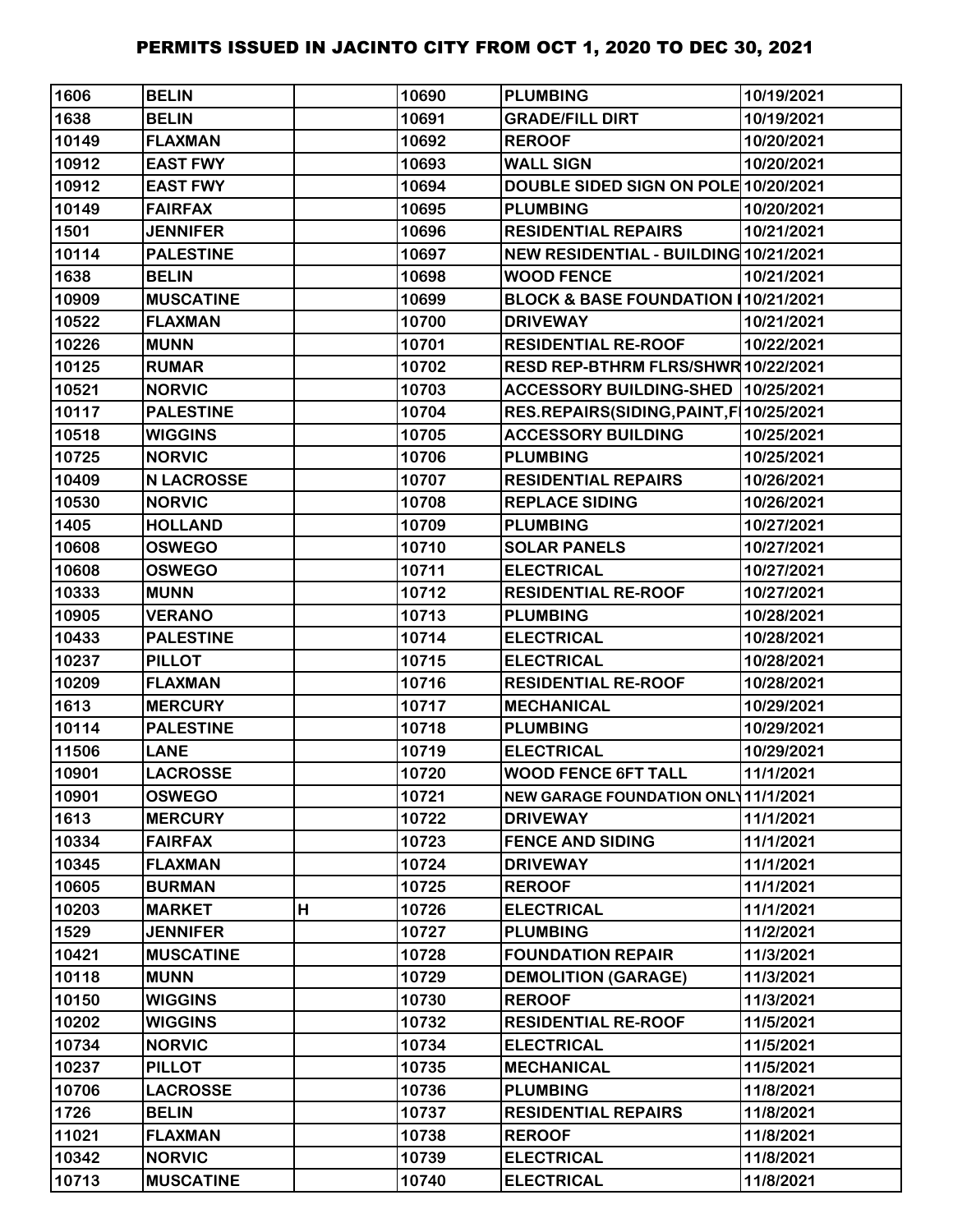| 10905 | <b>INVIERNO</b>   | 10741 | <b>DEMOLITION</b>                        | 11/8/2021  |
|-------|-------------------|-------|------------------------------------------|------------|
| 10214 | <b>PALESTINE</b>  | 10742 | <b>RESIDENTIAL REPAIRS</b>               | 11/9/2021  |
| 10701 | <b>PILLOT</b>     | 10743 | <b>ELECTRICAL</b>                        | 11/9/2021  |
| 10317 | <b>MUNN</b>       | 10744 | <b>REROOF</b>                            | 11/9/2021  |
| 1514  | <b>BELIN</b>      | 10745 | <b>RESIDENTIAL ADDITION</b>              | 11/10/2021 |
| 10230 | EAST FWY 2/3      | 10746 | <b>ELECTRICAL</b>                        | 11/10/2021 |
| 10142 | <b>NORVIC</b>     | 10747 | <b>PLUMBING - GTO</b>                    | 11/10/2021 |
| 10706 | <b>FLAXMAN</b>    | 10748 | <b>SIDING</b>                            | 11/10/2021 |
| 11617 | <b>LORD</b>       | 10749 | <b>FENCE (GATE)</b>                      | 11/11/2021 |
| 10634 | <b>CHADWICK</b>   | 10750 | <b>ELECTRICAL</b>                        | 11/11/2021 |
| 10743 | <b>NORVIC</b>     | 10751 | <b>PLUMBING</b>                          | 11/11/2021 |
| 10401 | <b>FLAXMAN</b>    | 10752 | <b>SIDING, WINDOWS &amp; DOORS</b>       | 11/11/2021 |
| 10230 | <b>EAST FWY</b>   | 10753 | <b>PLUMBING</b>                          | 11/11/2021 |
| 11420 | <b>LANE</b>       | 10754 | <b>ELECTRICAL</b>                        | 11/11/2021 |
| 10345 | <b>N LACROSSE</b> | 10755 | <b>SIDING AND WINDOWS</b>                | 11/12/2021 |
| 1513  | <b>SHERYL</b>     | 10756 | <b>ELECTRICAL</b>                        | 11/12/2021 |
| 11500 | <b>EAST FWY</b>   | 10757 | <b>ELECTRICAL - SIGN</b>                 | 11/12/2021 |
| 11500 | <b>EAST FWY</b>   | 10758 | SIGN A, B, C & D                         | 11/12/2021 |
| 1708  | <b>KERBY</b>      | 10759 | <b>REROOF</b>                            | 11/15/2021 |
| 10705 | <b>MARKET</b>     | 10761 | PAVING-PARKING LOT REPAIR 11/15/2021     |            |
| 11519 | <b>MARKET ST</b>  | 10762 | <b>PLUMBING</b>                          | 11/15/2021 |
| 10101 | <b>NORVIC</b>     | 10763 | <b>REROOF</b>                            | 11/17/2021 |
| 10714 | <b>FLAXMAN</b>    | 10764 | <b>ACCESSORY BUIILDING</b>               | 11/17/2021 |
| 10501 | <b>MUSCATINE</b>  | 10765 | REPLACE SHEET METAL ROOF 11/18/2021      |            |
| 10512 | <b>MUSCATINE</b>  | 10766 | <b>PAVING</b>                            | 11/18/2021 |
| 11519 | <b>MARKET ST</b>  | 10767 | <b>PLUMBING</b>                          | 11/18/2021 |
| 10142 | <b>PALESTINE</b>  | 10768 | <b>CARPORT</b>                           | 11/18/2021 |
| 10409 | N OSWEGO          | 10769 | <b>CARPORT</b>                           | 11/18/2021 |
| 10336 | <b>PALESTINE</b>  | 10770 | <b>SIGN</b>                              | 11/19/2021 |
| 1402  | <b>HOLLAND</b>    | 10771 | <b>MECHANICAL</b>                        | 11/19/2021 |
| 1613  | <b>MERCURY</b>    | 10772 | <b>ELECTRICAL</b>                        | 11/19/2021 |
| 11519 | <b>MARKET ST</b>  | 10773 | <b>PAVING</b>                            | 11/19/2021 |
| 10921 | <b>WIGGINS</b>    | 10774 | <b>PLUMBING</b>                          | 11/19/2021 |
| 10429 | <b>PALESTINE</b>  | 10775 | <b>PAVING</b>                            | 11/19/2021 |
| 11501 | <b>TILIA</b>      | 10776 | RESIDENTIAL ADDITION & REPAIR 11/22/2021 |            |
| 11450 | <b>EAST FWY</b>   | 10777 | NEW LED DIGITAL BILLBOARD 11/22/2021     |            |
| 10832 | <b>LANE</b>       | 10778 | <b>PLUMBING</b>                          | 11/22/2021 |
| 1625  | <b>JENNIFER</b>   | 10779 | <b>PLUMBING</b>                          | 11/22/2021 |
| 10518 | <b>FLAXMAN</b>    | 10780 | <b>REROOF</b>                            | 11/22/2021 |
| 1211  | <b>MERCURY</b>    | 10781 | <b>REPAIR SHED</b>                       | 11/22/2021 |
| 1317  | <b>JENNIFER</b>   | 10782 | <b>REPLACE SIDING</b>                    | 11/22/2021 |
| 10230 | <b>EAST FWY</b>   | 10783 | <b>DEMOLITION</b>                        | 11/23/2021 |
| 10525 | <b>BURMAN</b>     | 10784 | <b>MECHANICAL</b>                        | 11/23/2021 |
| 10525 | <b>BURMAN</b>     | 10785 | <b>ELECTRICAL</b>                        | 11/24/2021 |
| 11216 | <b>MUNN</b>       | 10786 | <b>PLUMBING</b>                          | 11/24/2021 |
| 10230 | <b>EAST FWY</b>   | 10787 | NEW COMMERCIAL - BUILDING11/24/2021      |            |
| 10909 | <b>MUSCATINE</b>  | 10788 | <b>RESIDENTIAL RE-ROOF</b>               | 11/24/2021 |
| 10810 | <b>BURMAN</b>     | 10789 | <b>PAVING</b>                            | 11/29/2021 |
| 10101 | <b>FLAXMAN</b>    | 10790 | <b>PLUMBING</b>                          | 11/29/2021 |